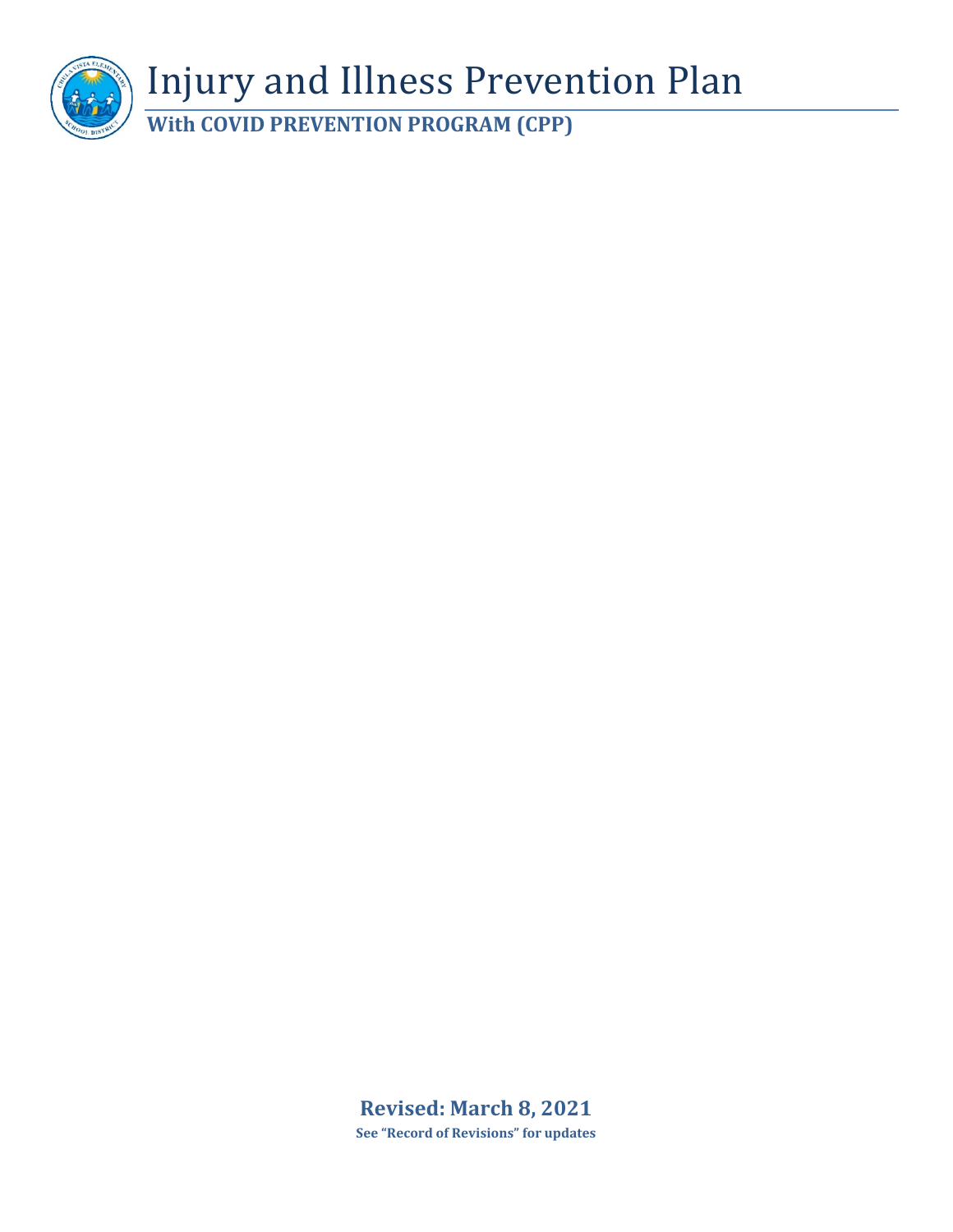# **Chula Vista Elementary School District 84 East J Street Chula Vista, CA 91910**

**School District Name and Address**

# **Anthony Carlton, ARM**

**Executive Director of Facilities/Planning, Risk Management and Legal Services Name and Contact Information for Individual Completing this form**

#### **ASSIGNMENT OF RESPONSIBILITY** (Title 8 California Code of Regulations §3203(a)(1))

Our school district's lead Injury and Illness Prevention Program (IIPP) administrator is:

Anthony Carlton Executive Director of Facilities/Planning, Risk Management and Legal Services 84 East J Street Chula Vista, CA 91910 619-425-9600, Ext. 1352 **IIPP Administrator's Name, Job Title, and Contact Information (address, phone numbers)**

(Optional) Our school district's co-administrator for our IIPP is:

Sherry Stone Emergency Preparedness and Security Manager 84 East J Street Chula Vista, CA 91910 619-425-9600, Ext. 1327

**Co-Administrator's Name, Job Title, and Contact Information (address, phone numbers)**

 $\boxtimes$  This IIPP applies to all schools in our district.

 $\boxtimes$  Each school in our district has been assigned a safety supervisor. School-site safety supervisors are responsible for implementing and maintaining this IIPP at their school sites and for answering employee questions about the district's IIPP. Each school-site safety supervisor has a copy of this IIPP. A list of all the district's school-site safety supervisors who will implement and maintain the IIPP at their school sites is attached as Form A.

The master copy of this IIPP can be found at: 84 East J Street, Chula Vista, CA 91910 Other copies of the IIPP can be found at: All School Sites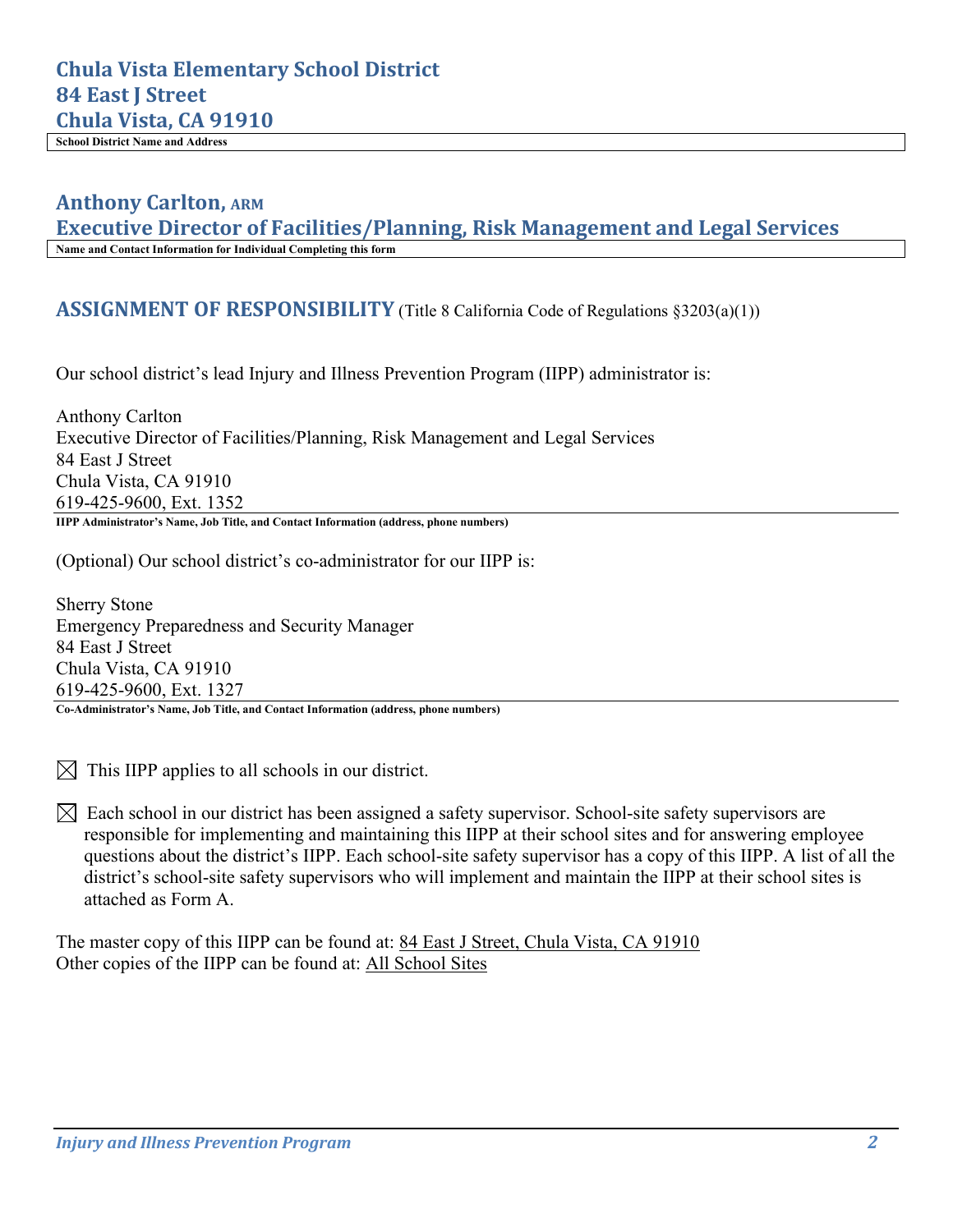# **HAZARD ASSESSMENT/INSPECTION** (Title 8 CCR §3203(a)(4))

Periodic inspections to identify and evaluate hazards in our schools sites will be performed by one or more of the following checked individuals:

- $\boxtimes$ X
- School-site safety supervisors in their school sites
- Our district's IIPP Administrator(s)/SASH Coordinator(s)
- Other: San Diego County Schools Joint Powers Authority Loss Control

Periodic inspections are always performed according to the following schedule:

- $\boxtimes \boxtimes$ When we initially established our IIPP.
- Whenever new substances, processes, procedures or equipment which present potential new hazards are introduced into our workplace.
- $\boxtimes$ Whenever new, previously unidentified hazards are recognized.
- Whenever occupational injuries and illnesses occur.
- $\boxtimes$ Whenever workplace conditions warrant an inspection.
- $\boxtimes$ When we hire and/or reassign permanent or intermittent workers to processes, operations, or tasks for which a hazard evaluation has not been previously conducted.
- $\Box$ Other times:

# **ACCIDENT/EXPOSURE INVESTIGATIONS** (Title 8 CCR §3203(a)(5))

Investigations of workplace accidents, hazardous substance exposures and near accidents will be conducted by: Anthony Carlton, Executive Director of Facilities/Planning, Risk Management and Legal Services and Direct Supervisors of an employee after a workplace accident, hazardous substance exposure or near accident. **Name and Job Title** 

Our procedures for investigating workplace accidents and hazardous substance exposures include:

- $\boxtimes$ Visiting the scene as soon as possible.
- $\boxtimes$ Interviewing injured employees and witnesses.
- $\boxtimes$ Determining the cause of the accident/exposure.
- $\boxtimes$ Examining the workplace and the incident for underlying causes associated with the accident/exposure.
- $\boxtimes$ Taking corrective action to prevent the accident/exposure from reoccurring.
- $\boxtimes$ Recording the findings and actions taken.
- $\Box$ Other: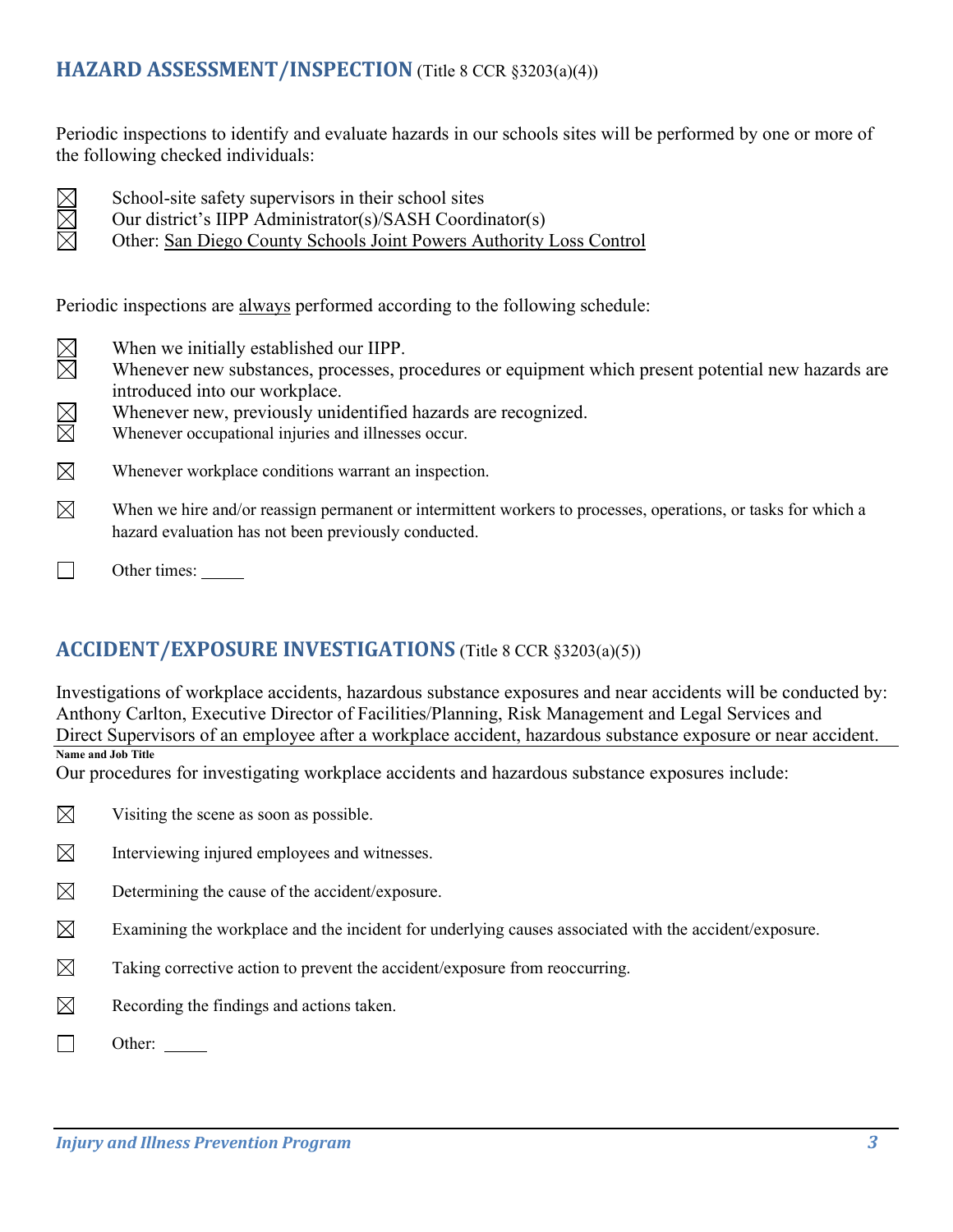# **HAZARD CORRECTION** (Title 8 CCR §3203(a)(6))

Unsafe or unhealthy work conditions, practices or procedures will be corrected in a timely manner based on the severity of the hazards. Hazards will be corrected according to the following procedures:

- $\boxtimes$ When observed or discovered; and
- 
- $\boxtimes$ When an imminent hazard exists which cannot be immediately abated without endangering employee(s) and/or property, we will remove all exposed employees from the area except those necessary to correct the existing condition. Employees who are required to correct the hazardous condition will be provided with the necessary protection and training.

# **COMMUNICATION WITH EMPLOYEES ABOUT SAFETY** (Title 8 CCR §3203(a)(3))

All supervisors are responsible for communicating with their employees about occupational safety and health in a form readily understandable by all employees. Our communication system encourages all employees to inform supervisors about workplace hazards without fear of reprisal.

Our communication system includes all of the following checked items:

- A.  $\boxtimes$  New employee orientation including a discussion of safety and health policies and procedures.
	- $\boxtimes$  Follow-through by supervisors to ensure effectiveness.
	- $\boxtimes$  Worksite-specific health and safety training.
	- $\boxtimes$  Regularly scheduled safety meetings. Our safety meetings are held on the following schedule: See Maintenance, Transportation and Child Nutrition schedules.
	- $\boxtimes$  Effective communication of safety and health concerns between workers and supervisors, including language translation where appropriate.
	- $\boxtimes$  Posted or distributed safety information.
	- $\boxtimes$  A system for employees to anonymously inform administration about workplace hazards. This system involves: Submitting a comment through the "Let's Talk" platform. (This allows employees to remain anonymous.)

#### **--OR--**

- B. Our district elects to use a labor/management health and safety committee to meet all the requirements of Title 8 CCR  $§3203(c)(1) - (7)$ , thereby complying with the communication requirements of Title 8 CCR  $§3203(a)(3)$ .
- $C.$   $\Box$  Other methods we use to ensure communication with and involvement of employees include:  $\Box$

### **TRAINING AND INSTRUCTION (**Title 8 CCR §3203(a)(7))

All employees, including supervisors, will have training and instruction on general and job-specific safety and health practices. Training and instruction is provided according the following schedule:  $\boxtimes$ When our IIPP was first established.

- $\boxtimes$ To all new employees.
- $\boxtimes$ To all employees given new job assignments for which training has not previously provided.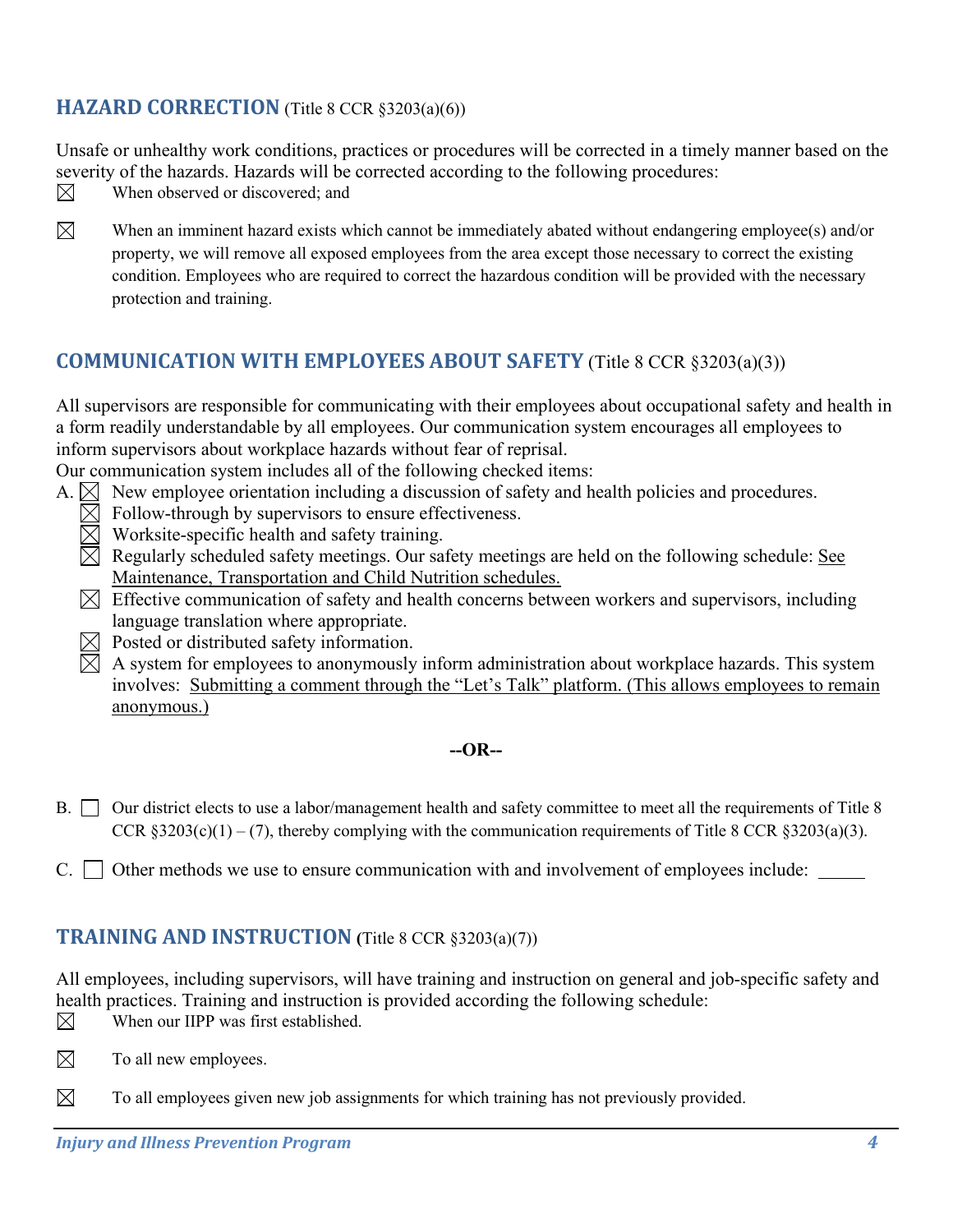- $\boxtimes$ Whenever new substances, processes, procedures, or equipment are introduced to the school district and represent a new hazard.
- $\boxtimes$ Whenever anyone is made aware of a new or previously unrecognized hazard.
- $\boxtimes$ To supervisors to familiarize them with the safety and health hazards to which employees under their immediate direction and control may be exposed.
- $\boxtimes$ To all employees about the hazards specific to each employee's job assignment.

This training will include (but is not limited to):

- An explanation of our IIPP, emergency action plan, fire prevention plan, measures for reporting any unsafe conditions, work practices, injuries and any additional instructions that are needed.
- The availability of toilet, hand-washing, and drinking water facilities.
- Provisions for medical services and first aid, including emergency procedures.
- Proper housekeeping, such as keeping stairways and aisles clear, keeping work areas neat and orderly, and promptly cleaning up spills.
- Prohibiting horseplay, scuffling, or other acts that adversely influence safety.
- Proper storage to prevent:
	- o stacking goods in an unstable manner
	- o storing materials and good against doors, exits, for extinguishing equipment and electrical panels.

Where applicable, our training may also include:

- The prevention of musculoskeletal disorders, including proper lifting techniques.
- The use of appropriate clothing, including gloves, footwear, and personal protective equipment.
- Information about chemical hazards to which employees could be exposed and other hazard communication program information.
- Proper food and beverage storage to prevent them from becoming contaminated.

In addition, we provide specific instructions to all workers regarding hazards unique to their job assignment, to the extent that such information was not already covered in other trainings.

# **EMPLOYEE COMPLIANCE WITH [SAFETY PROCEDURES](http://www.dir.ca.gov/dosh/dosh_publications/IIPP.html#10)** (Title 8 CCR §3203(a)(2))

All district employees, including supervisors, are responsible for complying with safe and healthful work practices. Our system of ensuring that all employees comply with these practices includes all of the following checked practices:

- Informing employees of the provisions of our IIPP.
- Evaluating the safety performance of all employees.
- Providing training to employees whose safety performance is deficient.
- Recognizing employees who perform safe and healthful work practices.
- Other systems we have in place to ensure compliance with safety practices: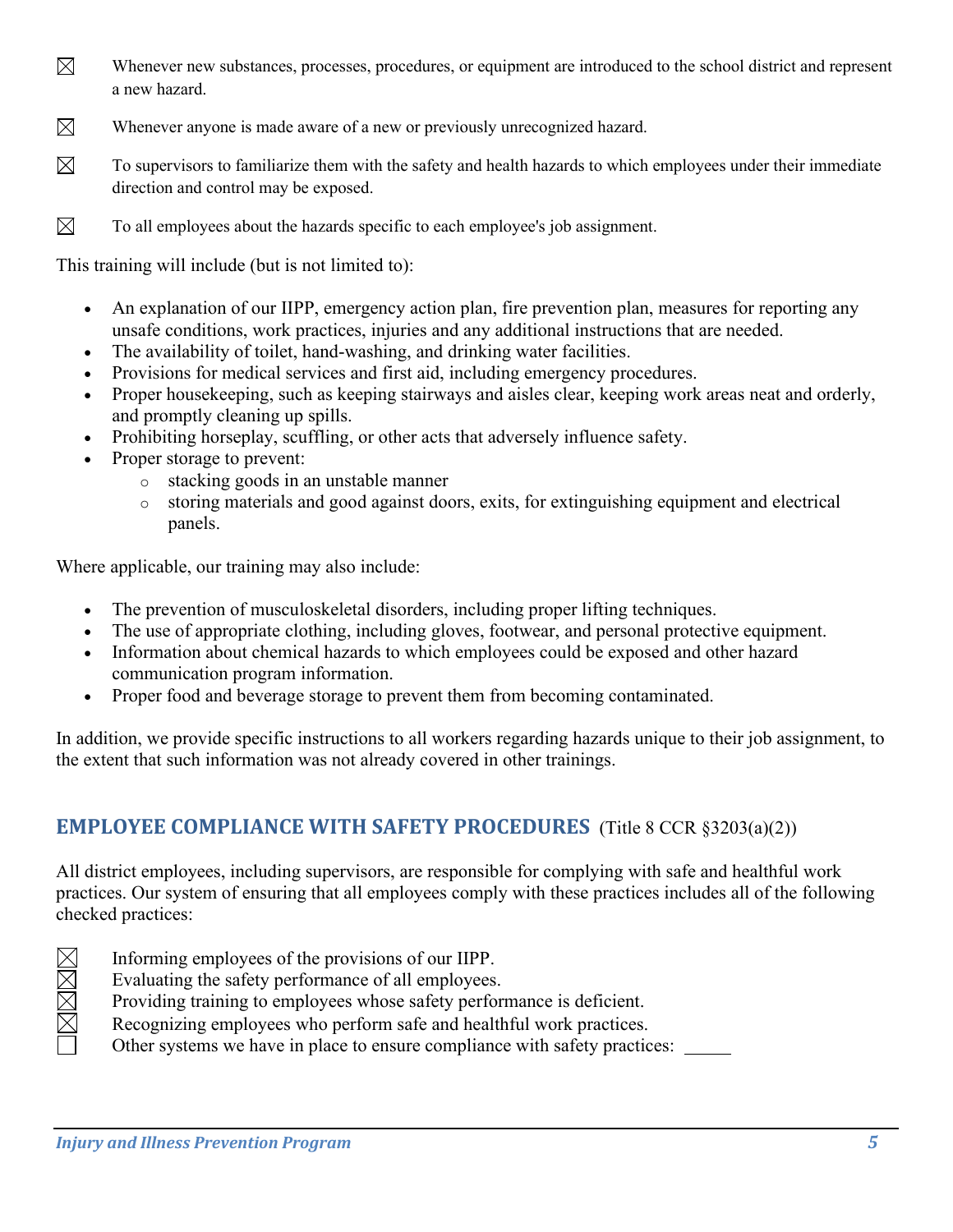# **RECORDKEEPING AND DOCUMENTATION (**Title 8 CCR 3203(b))

Although school districts are not required to keep records or documentation of the elements of an IIPP, except the written program itself, our school district maintains the following records to help us more efficiently and effectively implement our IIPP (optional):



Documentation of our safety and health training.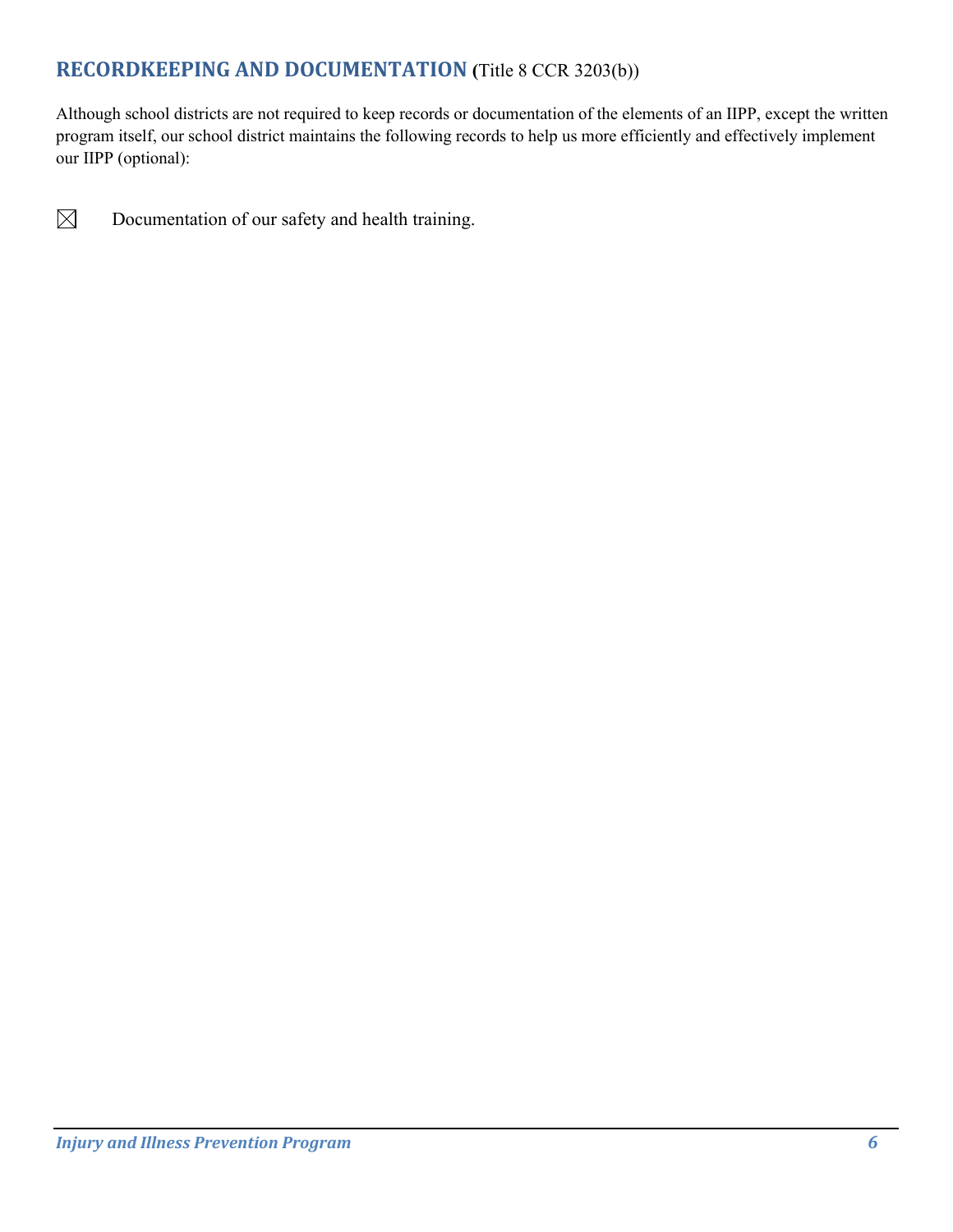The following school-site safety supervisors are responsible for maintaining our district's Injury and Illness Prevention Program and communicating with employees about our IIPP at their sites:

| Ella B. Allen Elementary School                         | John Greenwell                             |
|---------------------------------------------------------|--------------------------------------------|
| <b>School Site</b>                                      | <b>Name of Supervisor</b>                  |
| Arroyo Vista Charter School                             | Juan Ricoy                                 |
| <b>School Site</b>                                      | <b>Name of Supervisor</b>                  |
| Bayfront Charter High School                            | <b>Ryan Santos</b>                         |
| <b>School Site</b>                                      | <b>Name of Supervisor</b>                  |
| Enrique S. Camarena Elementary School                   | Debra McLaren                              |
| <b>School Site</b>                                      | <b>Name of Supervisor</b>                  |
| Joseph Casillas Elementary School<br><b>School Site</b> | Nicole Walker<br><b>Name of Supervisor</b> |
| <b>Castle Park Elementary School</b>                    | Pat Roth (Interim)                         |
| <b>School Site</b>                                      | <b>Name of Supervisor</b>                  |
| Chula Vista Hills Elementary School                     | Vanessa Lerma                              |
| <b>School Site</b>                                      | <b>Name of Supervisor</b>                  |
| Chula Vista Learning Community Charter                  | Jorge Ramirez                              |
| <b>School Site</b>                                      | <b>Name of Supervisor</b>                  |
| <b>Clear View Elementary School</b>                     | Ray Devore                                 |
| <b>School Site</b>                                      | <b>Name of Supervisor</b>                  |
| Hazel Goes Cook Elementary School                       | Gabriela Llamas                            |
| <b>School Site</b>                                      | <b>Name of Supervisor</b>                  |
| Daly Academy                                            | Joseph Prosapio                            |
| <b>School Site</b>                                      | <b>Name of Supervisor</b>                  |
| Discovery Charter School                                | Neil MacGaffey                             |
| <b>School Site</b>                                      | <b>Name of Supervisor</b>                  |
| Eastlake Elementary School                              | Eric Banatao                               |
| <b>School Site</b>                                      | <b>Name of Supervisor</b>                  |
| <b>Feaster Charter School</b>                           | Sarah Motsinger                            |
| <b>School Site</b>                                      | <b>Name of Supervisor</b>                  |
| Myrtle S. Finney Elementary School                      | <b>Beverly Prange</b>                      |
| <b>School Site</b>                                      | <b>Name of Supervisor</b>                  |
| <b>Halecrest Elementary School</b>                      | Amber MacDonald                            |
| <b>School Site</b>                                      | <b>Name of Supervisor</b>                  |
| Harborside Elementary School                            | Lisa Forehand                              |
| <b>School Site</b>                                      | <b>Name of Supervisor</b>                  |
| Anne & William Hedenkamp Elementary School              | Gina Mazeau                                |
| <b>School Site</b>                                      | <b>Name of Supervisor</b>                  |
| Heritage Elementary School                              | Ruth Diaz De Leon                          |
| <b>School Site</b>                                      | <b>Name of Supervisor</b>                  |
| Hilltop Drive Elementary School                         | <b>Bill Willis</b>                         |
| <b>School Site</b>                                      | <b>Name of Supervisor</b>                  |
| Juarez-Lincoln Elementary School                        | <b>Robert Pollack</b>                      |
| <b>School Site</b>                                      | <b>Name of Supervisor</b>                  |
| Karl H. Kellogg Elementary School                       | Brandi Sheppy                              |
| <b>School Site</b>                                      | <b>Name of Supervisor</b>                  |
| Calvin J. Lauderbach Elementary School                  | Melody Belcher                             |
| <b>School Site</b>                                      | <b>Name of Supervisor</b>                  |
| Liberty Elementary School                               | <b>Charles Grisier</b>                     |
| <b>School Site</b>                                      | <b>Name of Supervisor</b>                  |

*Injury and Illness Prevention Program 7*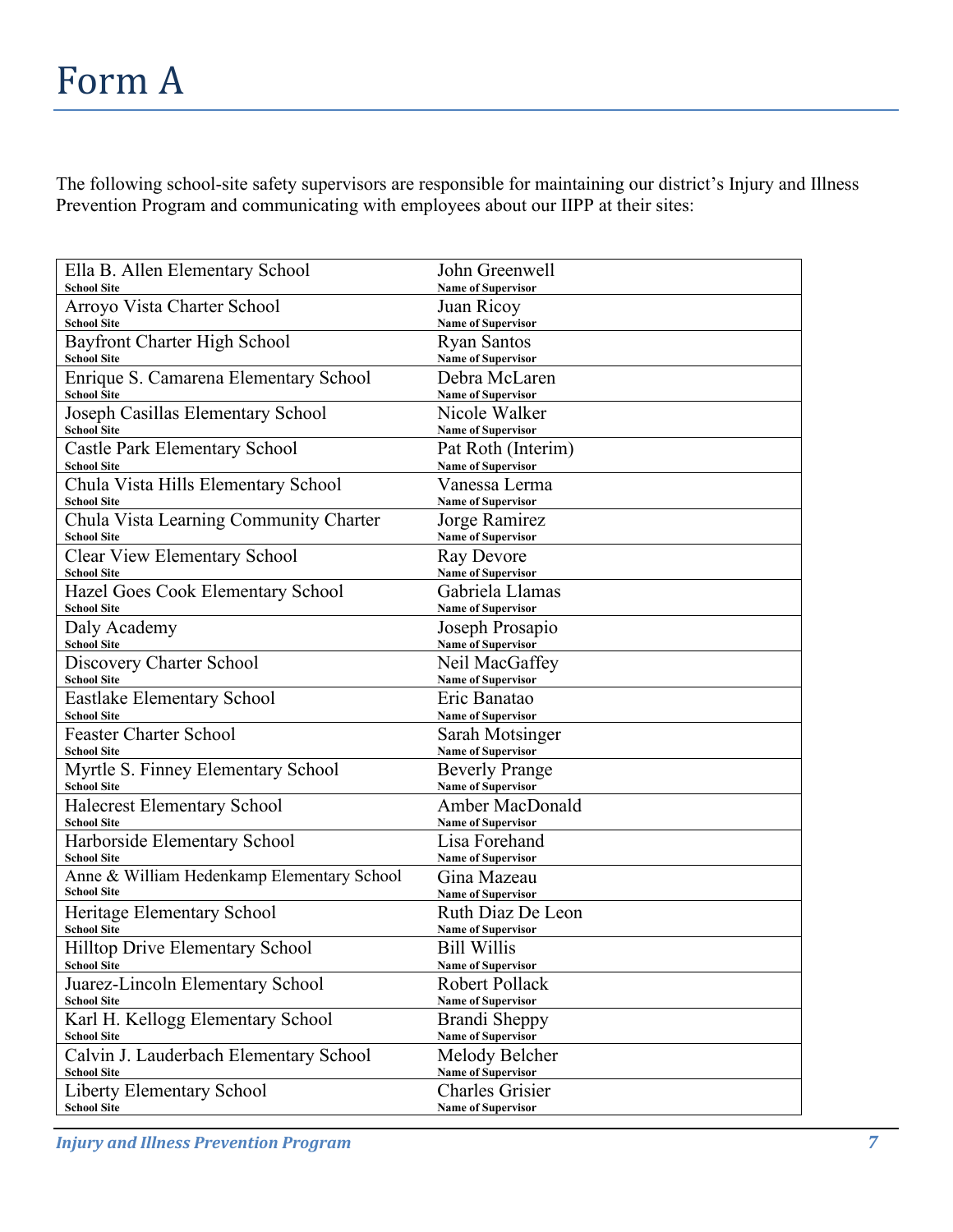| Loma Verde Elementary School         | <b>Bree Watson</b>        |
|--------------------------------------|---------------------------|
| <b>School Site</b>                   | <b>Name of Supervisor</b> |
| Los Altos Elementary School          | Nestor Espinoza           |
| <b>School Site</b>                   | <b>Name of Supervisor</b> |
| Thurgood Marshall Elementary School  | Monica Loyce              |
| <b>School Site</b>                   | <b>Name of Supervisor</b> |
| Corky McMillin Elementary School     | Cynthia Orr               |
| <b>School Site</b>                   | <b>Name of Supervisor</b> |
| John J. Montgomery Elementary School | Lydia Burgos              |
| <b>School Site</b>                   | Name of Supervisor        |
| Robert L. Mueller Charter School     | Maureen DeLuca            |
| <b>School Site</b>                   | <b>Name of Supervisor</b> |
| Saburo Muraoka Elementary School     | Erin Mahoney              |
| <b>School Site</b>                   | <b>Name of Supervisor</b> |
| Olympic View Elementary School       | Lisa Lines                |
| <b>School Site</b>                   | <b>Name of Supervisor</b> |
| <b>Otay Elementary School</b>        | Veronica Delgado          |
| <b>School Site</b>                   | <b>Name of Supervisor</b> |
| Palomar Elementary School            | Patricia Magana           |
| <b>School Site</b>                   | <b>Name of Supervisor</b> |
| Parkview Elementary School           | Shawna Codrington         |
| <b>School Site</b>                   | <b>Name of Supervisor</b> |
| Lillian J. Rice Elementary School    | Veronica Konkoly          |
| <b>School Site</b>                   | <b>Name of Supervisor</b> |
| <b>Greg Rogers Elementary School</b> | Janette Ridgels           |
| <b>School Site</b>                   | <b>Name of Supervisor</b> |
| Fred H. Rohr Elementary School       | Erin Williamson           |
| <b>School Site</b>                   | <b>Name of Supervisor</b> |
| Rosebank Elementary School           | Aaron Magnan              |
| <b>School Site</b>                   | Name of Supervisor        |
| <b>Salt Creek Elementary School</b>  | Chris Houck               |
| <b>School Site</b>                   | <b>Name of Supervisor</b> |
| <b>Silver Wing Elementary School</b> | Theresa Corona            |
| <b>School Site</b>                   | <b>Name of Supervisor</b> |
| Sunnyside Elementary School          | Delia Arancibia           |
| <b>School Site</b>                   | <b>Name of Supervisor</b> |
| Burton C. Tiffany Elementary School  | Crystal Sutton            |
| <b>School Site</b>                   | <b>Name of Supervisor</b> |
| Valle Lindo Elementary School        | <b>Ashley Vasquez</b>     |
| <b>School Site</b>                   | <b>Name of Supervisor</b> |
| Valley Vista Elementary School       | Carmen Emery              |
| <b>School Site</b>                   | <b>Name of Supervisor</b> |
| <b>Veterans Elementary School</b>    | Angela Rosendale          |
| <b>School Site</b>                   | <b>Name of Supervisor</b> |
| Vista Square Elementary School       | Marissa Allan             |
| <b>School Site</b>                   | <b>Name of Supervisor</b> |
| Wolf Canyon Elementary School        | ******                    |
| <b>School Site</b>                   | <b>Name of Supervisor</b> |
|                                      |                           |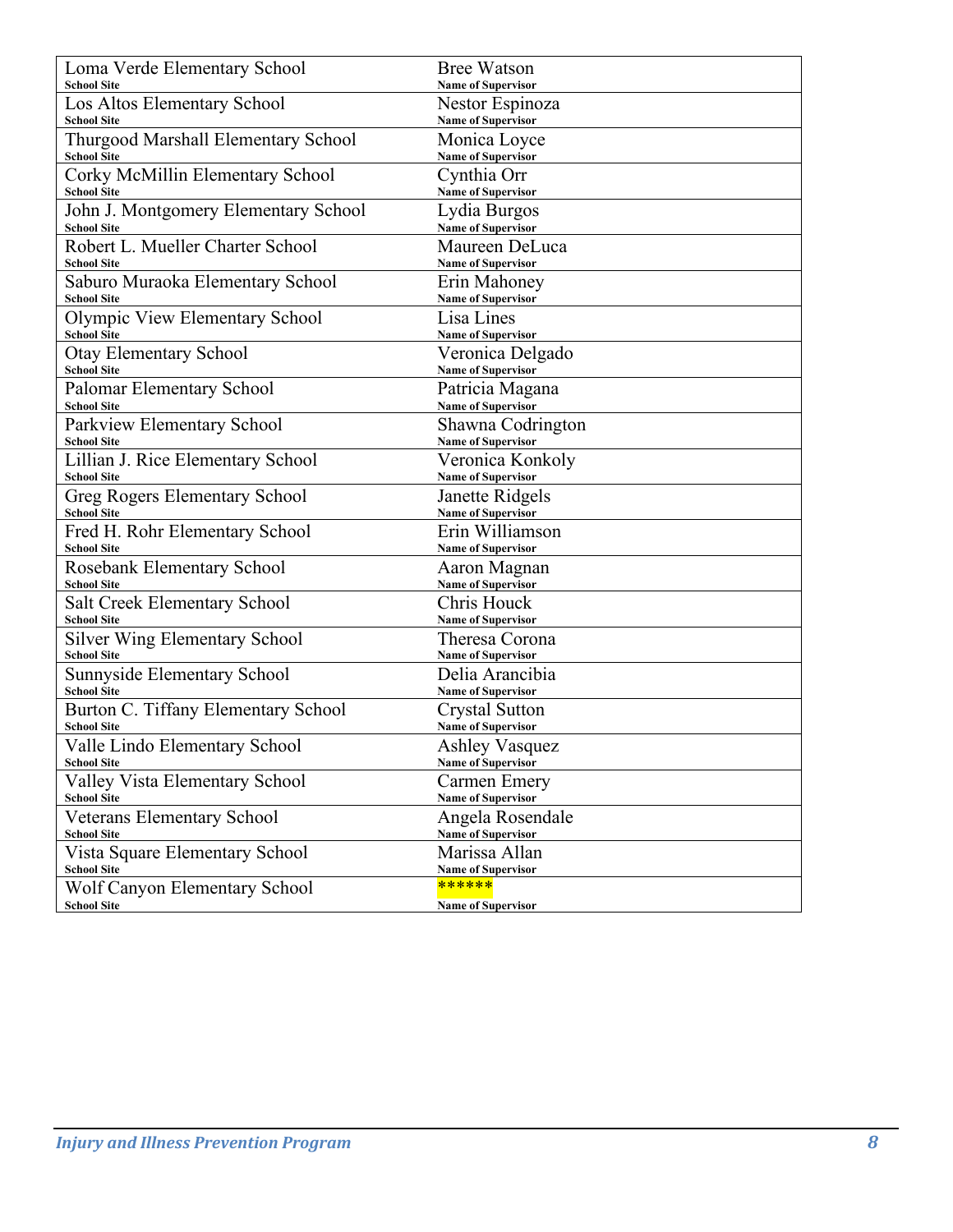# IIPP COVID-19 ADDENDUM

# **WHAT IS CORONAVIRUS DISEASE 2019 (COVID-19)**

On February 11, 2020 the World Health Organization announced an official name for the disease that is causing the 2019 novel coronavirus outbreak, first identified in Wuhan, China. The new name of this disease is coronavirus disease 2019, abbreviated as COVID-19.

There are many types of human coronaviruses including some that commonly cause mild upper-respiratory tract illnesses. COVID-19 is a new disease, caused by a novel (or new) coronavirus that has not previously been seen in humans. The name of this disease was selected following the World Health Organization's (WHO) best practice for naming of new human infectious diseases.<sup>1</sup>

# **CORONAVIRUS DISEASE 2019 (COVID-19) - HOW DOES THE VIRUS SPREAD?**

The virus that causes COVID-19 is thought to spread mainly from person to person through respiratory droplets produced when an infected person coughs or sneezes. These droplets can land in the mouths and/or noses of people who are nearby or possibly be inhaled into the lungs. Spread is more likely when people are in close contact with one another. 2

COVID-19 seems to be spreading easily and sustainably in the community (community spread) in many affected geographic areas. Community spread means people have been infected with the virus in an area, including some who are not sure how or where they became infected.<sup>2</sup>

It may be possible that a person can get COVID-19 by touching a surface or object that has the virus on it and then touching their own mouth, nose, or eyes. This is not thought to be the main way the virus spreads, but the Center for Disease Control and Prevention (CDC) is still learning more about how this virus spreads.<sup>2</sup>

# **INJURY AND ILLNESS PREVENTION PROGRAM (IIPP)**

California employers are required to establish and implement an Injury and Illness Prevention Program (IIPP) to protect employees from workplace hazards, including infectious diseases. Employers are required to determine if COVID-19 infection is a hazard in their workplace. If it is a workplace hazard, then employers must implement infection control measures, including applicable and relevant recommendations from the CDC. For most California workplaces, adopting changes to their IIPP is mandatory since COVID-19 is widespread in the community. $3$ 

The Chula Vista Elementary School District has developed a COVID-19 Prevention Program (CPP) to identify the processes and procedures to assessing, reporting and communicating the impact of COVID-19 to our employees.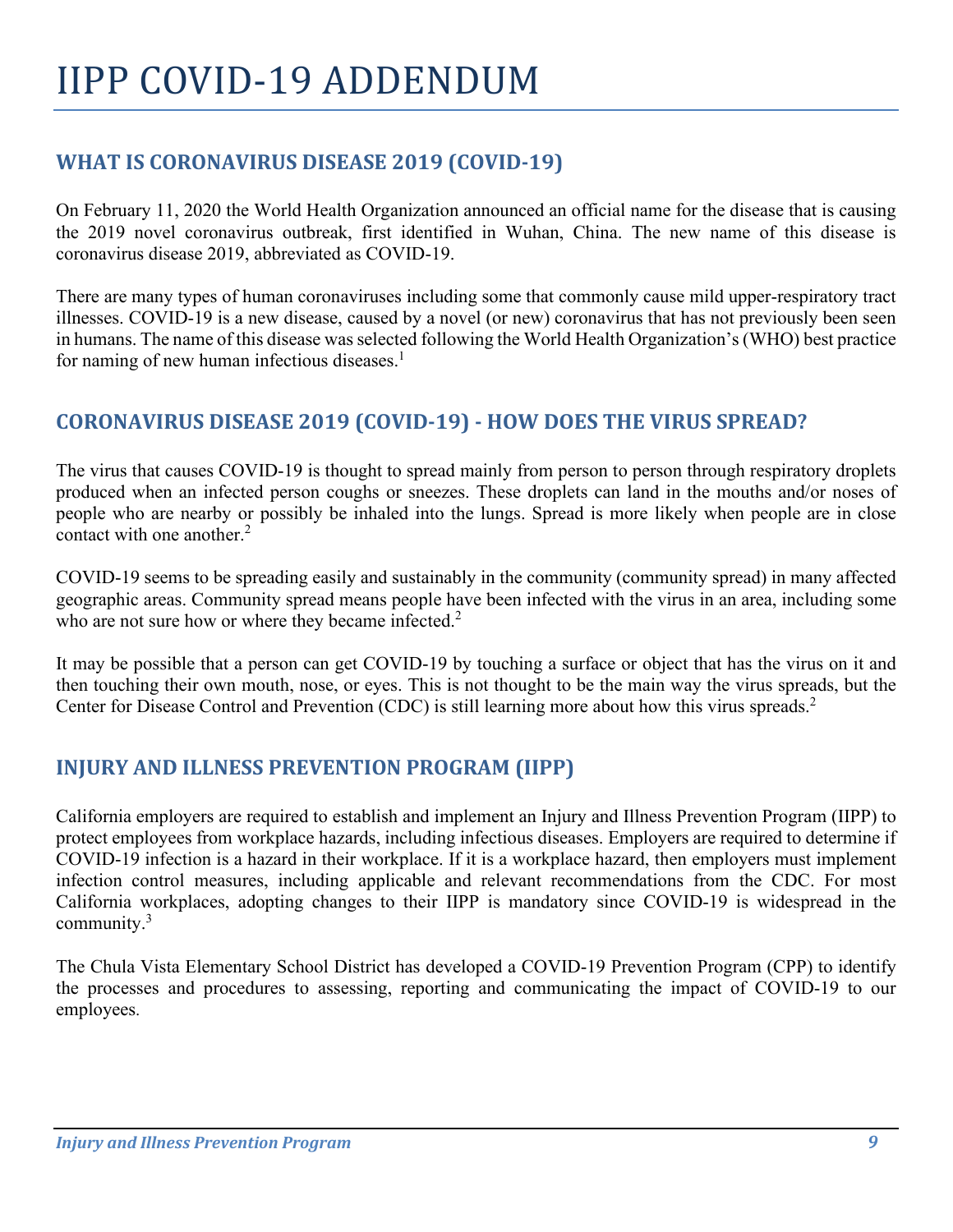## **INTRODUCTION**

The Chula Vista Elementary School District (District), through its administration and management, is committed to the safety and health of all employees, including volunteers, and recognizes the need to comply with regulations governing injury and accident prevention and employee safety. By making safety a high priority for every employee, the District can reduce injuries and illness, increase productivity and promote a safer and healthier work environment.

This addendum to the District's Injury and Illness Prevention Program is a framework applicable during the current (COVID-19) public health emergency. The protocols that are outlined in this document are a phased approach and will be modified based on the ongoing and updated guidance from the CDC, state and local public health agencies, and District operations.

The addendum is not applicable to non-volunteer parents, students, and third-parties that may enter or conduct business at Chula Vista Elementary School District facilities.

### **ESSENTIAL INFECTION PREVENTION MEASURES – GENERAL STATEMENT**

- 1. The District supports the use of video and/or telephonic meetings, and the establishment of guidelines for maintaining a distance of at least 3 feet between persons, whenever possible.<sup>8</sup>
- 2. The District supports the creation and distribution of informational signage that specifies appropriate physical distance, facial coverings and other preventative measures.

### **ESSENTIAL INFECTION PREVENTION MEASURES – DISTRICT STRATEGIES**

The District, to the extent possible, will implement the following guidelines to mitigate employee exposure to the coronavirus disease (COVID-19) in the workplace.

- 1. Encourage sick employees to stay home.<sup>3</sup>
- 2. If identified at work and upon notification to a supervisor or administrator that an employee is showing symptoms related to COVID-19, send employee home or to medical care, as needed.<sup>3</sup>
- 3. Follow public health agency recommendations regarding the prearrangement of office and workplace furniture in keeping with current physical distancing guidelines, which recommends but does not mandate 3 feet.
- 4. To the extent supplies are in stock and readily available for distribution, employees will have access to appropriate hygiene products in the workplace.3
- 5. Encourage employees to use face coverings. Face coverings (cloth face cover; face shield; mask) should be worn whenever a District employee is 1) not vaccinated and indoors 2) is outside or 3) inside when students are present (regardless of vaccination status).<sup>8</sup> The face covering requirement does not apply to employees who have a medical or mental health condition that prevents the use of a face covering.<sup>4</sup>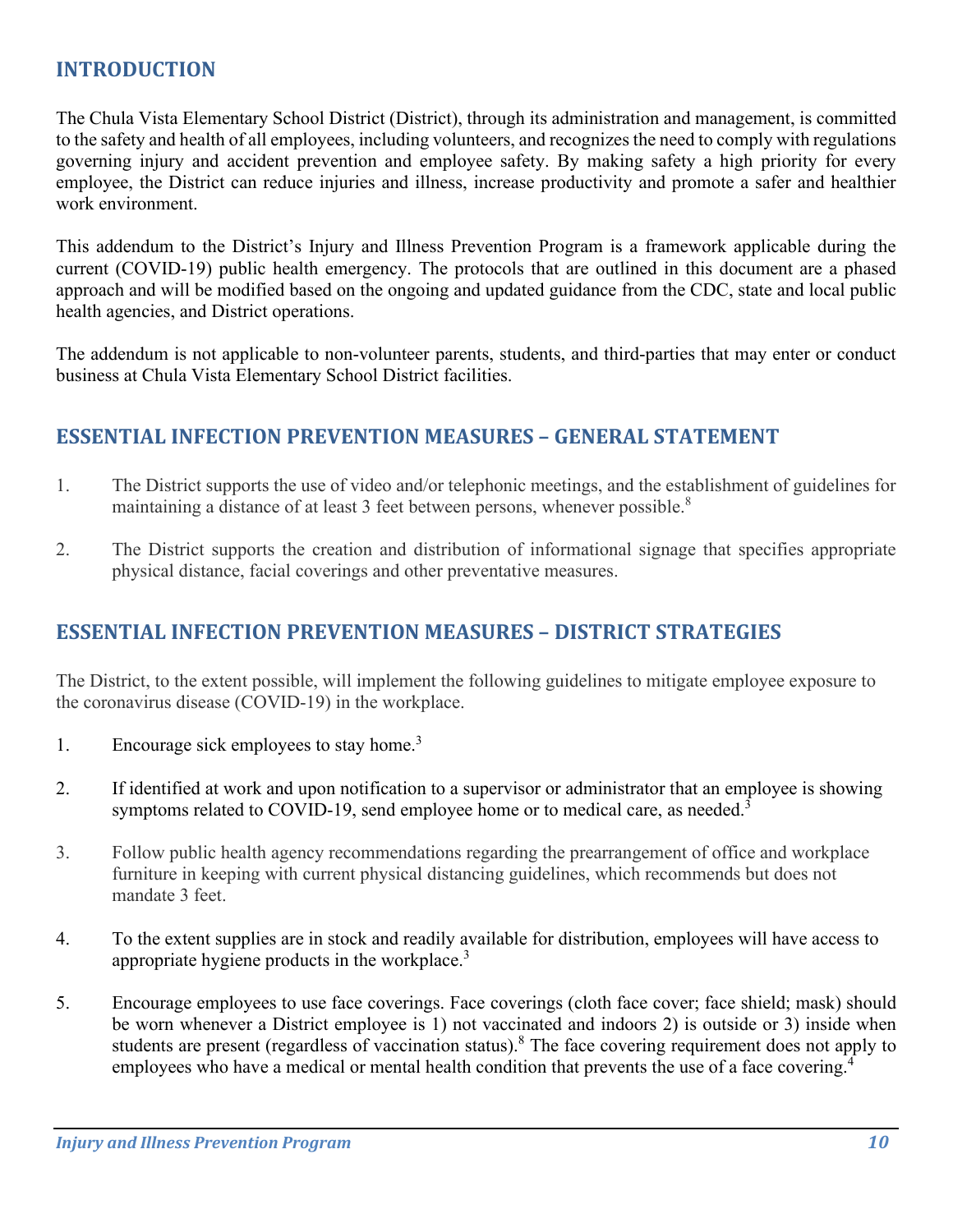Cloth face coverings are not Personal Protective Equipment (PPE), but combined with physical distancing, they may help prevent infected persons without symptoms from unknowingly spreading COVID-19. $3$ 

6. Place signs and/or instructions in common areas (e.g., front reception area, school office, public common areas, etc.) to help manage physical distancing and provide other COVID-19 infection prevention information to the general public who may enter upon school grounds and buildings.

# **ESSENTIAL INFECTION PREVENTION MEASURES – EMPLOYEE RESPONSIBILITY**

During the 2021-22 school year, District employees have a collective responsibility to ensure the protection of all people in the workplace by staying abreast of current public health guidelines to mitigate exposure to the coronavirus disease (COVID-19).

- Employees are required each workday to self-screen at home for COVID-19 symptoms prior to leaving the home for their shift. An employee should stay home if they are sick or have any of the COVID-19 symptoms, follow public health agency guidelines, and contact their administrator or supervisor.
- 2. Employees who are exhibiting any of the COVID-19 symptoms and who have not been tested for the COVID-19 virus or who have tested negative for the COVID-19 virus, should consult with their physician before physically returning to work.
- 3. Employees who test positive for the COVID-19 virus should not return to work until the following occurs:
	- At least 24 hours pass with no fever (without the use of fever-reducing medications) and no acute respiratory illness symptoms; and
	- At least 10 days pass since the symptoms first appeared<sup>3</sup>; and
- 4. Employees who return to work following an illness should promptly report any recurrence of symptoms to their immediate supervisor.<sup>3</sup>
- 5. Employees should practice physical distancing by using video or telephonic meetings as much as practicable, and work to maintain a distance of 3 feet between persons when possible.<sup>3</sup>
- 6. Employees should limit shared workspaces (desks, offices, and cubicles) and work items (phones, computers, other work tools, and equipment) when possible.<sup>3</sup>
- 7. Employees should wash hands with soap and water for at least 20 seconds and/or use hand sanitizer after interacting with other persons and after contacting shared surfaces or objects.<sup>3</sup>
- 8. Employees should cover coughs and sneezes and avoid touching eyes, nose, and mouth with unwashed hands. $3$
- 9. Employees should avoid sharing personal items with coworkers (i.e., dishes, cups, utensils, towels).<sup>3</sup>
- 10. Employees should notify their administrator or supervisor if any washing facilities do not have an adequate supply of suitable cleansing agents, water and single-use towels or blowers.
- 11. No employee shall bring cleaning products and/or disinfectants into the workplace that have not been approved by the Facilities Department.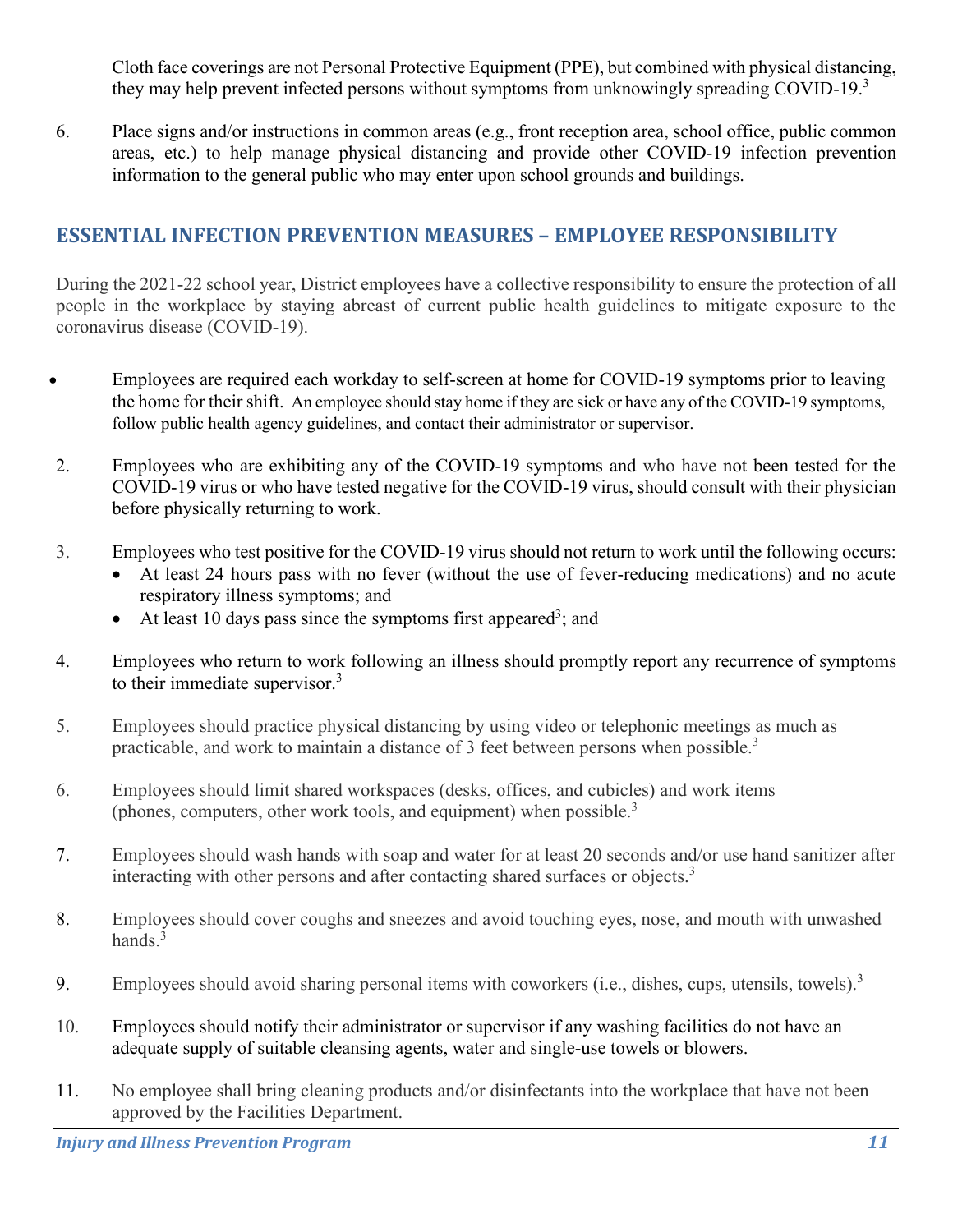# **DISTRICT RESPONSE - CONFIRMED OR SUSPECTED COVID-19 CASE**

The District will consult with the CDC, California Department of Public Health, and the San Diego County Health and Human Services Agency to ensure mitigation practices and response protocols are aligned with current expectations as information about the COVID-19 virus continues to be examined and understood.

#### **Confirmed COVID-19 Case**

The CDC recommends that persons directly exposed to an individual who has tested positive or been diagnosed with COVID-19 should self-quarantine for 14 days (see table below). Recent public health orders written by the San Diego County Health and Human Services agency allows for a reduction of quarantine to 10 days under certain circumstances.

If an employee is confirmed by medical verification to have the COVID-19 infection, the District will inform immediate coworkers of their possible exposure to COVID-19 in the workplace but maintain confidentiality as required by the Americans with Disabilities Act (ADA).<sup>3</sup>

#### **Suspected COVID-19 Exposure**

In a case where an employee knew that they have been in close contact with a person who may have contracted the COVID-19 infection, the employee should self-quarantine in their home or another residence until 14 days from the last date that they were in close contact with that person. (This quarantine period may be reduced to 10 days in accordance with public health guidelines.)

Close contact refers to any person who has been within 6 feet of a potential infectious COVID-19 person for 15 minutes or more (within a 24-hour period). The employee suspected of being exposed to the COVID-19 infection should, as soon as practical, corroborate the COVID-19 exposure by medical verification.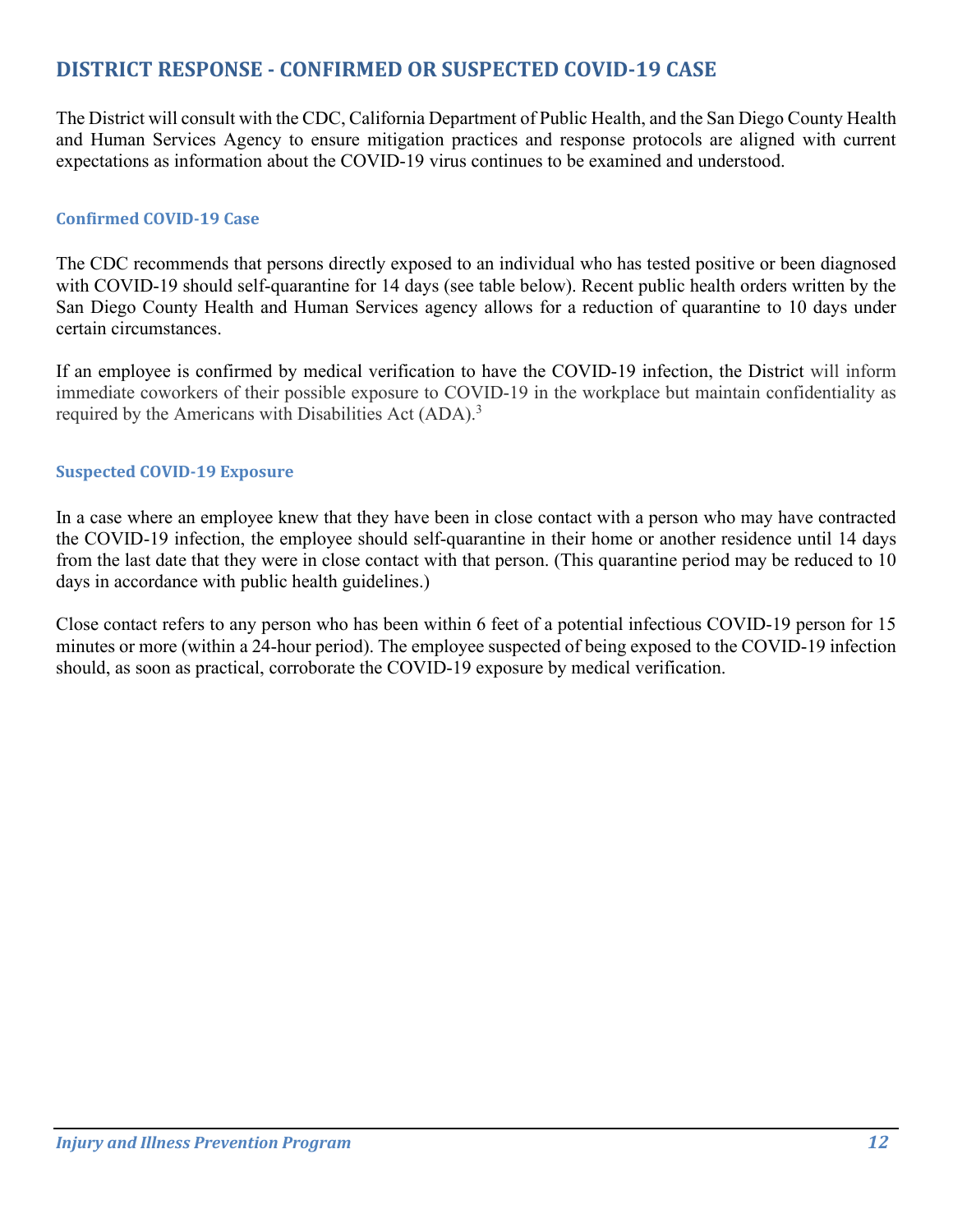# References

1. *Coronavirus Disease 2019 Basics*. Centers for Disease Control and Prevention (May 12, 2020). <https://www.cdc.gov/coronavirus/2019-ncov/faq.html#Coronavirus-Disease-2019-Basics>

2. *How Does the Virus Spread*? Centers for Disease Control and Prevention (March 23, 2020). <https://faq.coronavirus.gov/spread/how-does-the-virus-spread/>

3. *Cal/OSHA Interim General Guidelines on Protecting Workers from COVID-19.* State of California – Department of Industrial Relations (May 14, 2020)*.* [https://www.dir.ca.gov/dosh/coronavirus/General-](https://www.dir.ca.gov/dosh/coronavirus/General-Industry.html)[Industry.html](https://www.dir.ca.gov/dosh/coronavirus/General-Industry.html)

4. *Public Health Recommendations for Community-Related Exposure*. Centers for Disease Control and Prevention (March 30, 2020). [https://www.cdc.gov/coronavirus/2019-ncov/php/public-health](https://www.cdc.gov/coronavirus/2019-ncov/php/public-health-recommendations.html)[recommendations.html](https://www.cdc.gov/coronavirus/2019-ncov/php/public-health-recommendations.html)

5. *CDC Activities and Initiatives Supporting the COVID-19 Response and the President's Plan for Opening America Up Again*. Centers for Disease Control and Prevention (May 2020). [https://www.cdc.gov/coronavirus/2019-ncov/downloads/php/CDC-Activities-Initiatives-for-COVID-19-](https://www.cdc.gov/coronavirus/2019-ncov/downloads/php/CDC-Activities-Initiatives-for-COVID-19-Response.pdf#page=45) [Response.pdf#page=45](https://www.cdc.gov/coronavirus/2019-ncov/downloads/php/CDC-Activities-Initiatives-for-COVID-19-Response.pdf#page=45)

6. *Cleaning and Disinfection for Community Facilities*. Centers for Disease Control and Prevention (May 27, 2020).<https://www.cdc.gov/coronavirus/2019-ncov/community/organizations/cleaning-disinfection.html>

7. *COVID-19 Industry Guidance: Office Workspaces.* California Department of Public Health (May 12, 2020). <https://covid19.ca.gov/pdf/guidance-office-workspaces.pdf>

8. *COVID-19 Public Health Guidance for K-12 Schools in California, 2021-22 School Year.* California Department of Public Health (July 12, 2021)[. https://www.cdph.ca.gov/Programs/CID/DCDC/Pages/COVID-19/K-12-Guidance-2021-22-](https://www.cdph.ca.gov/Programs/CID/DCDC/Pages/COVID-19/K-12-Guidance-2021-22-School-Year.aspx) [School-Year.aspx](https://www.cdph.ca.gov/Programs/CID/DCDC/Pages/COVID-19/K-12-Guidance-2021-22-School-Year.aspx)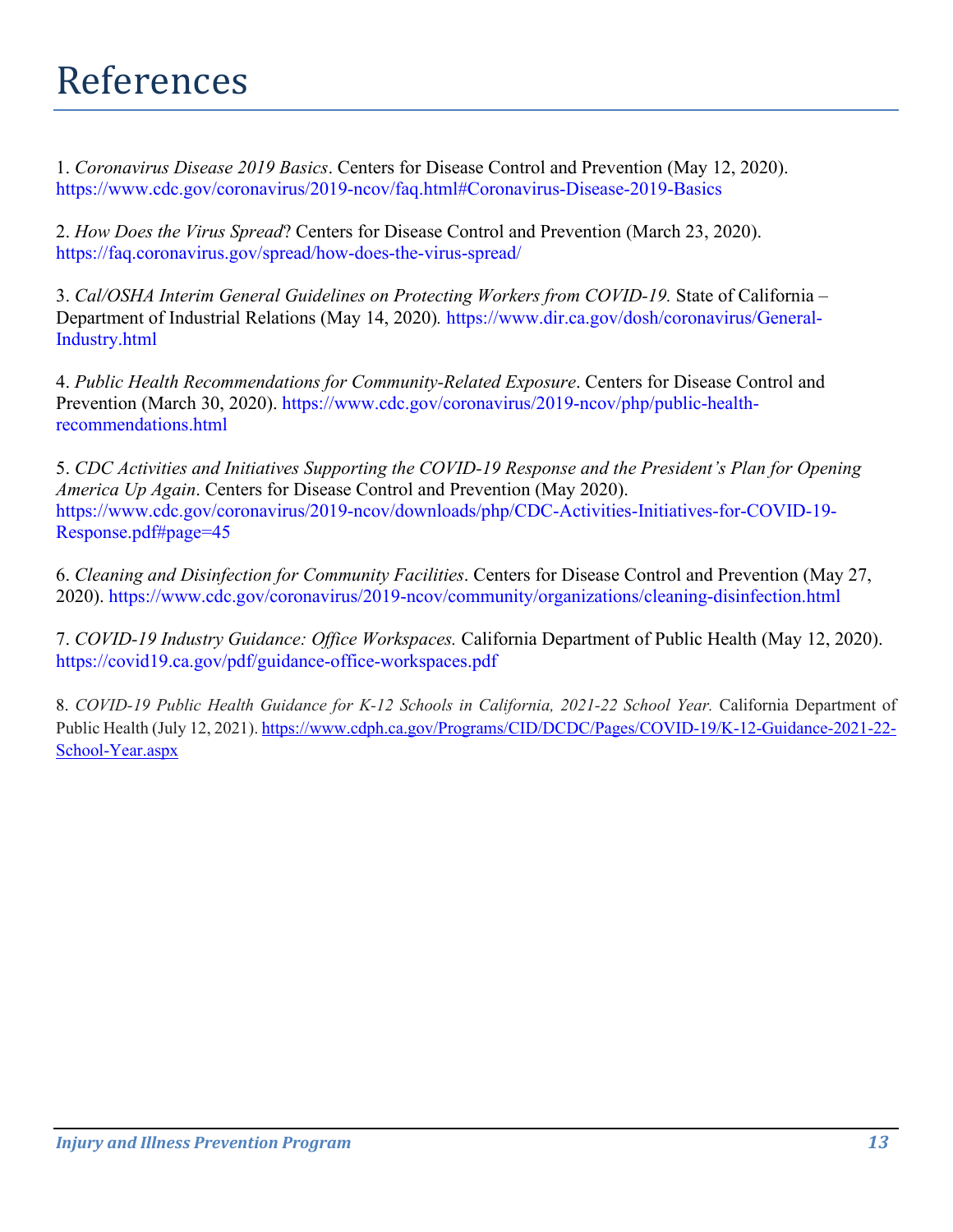

This CPP is designed to control exposures to the SARS-CoV-2 virus that may occur in our workplace.

# **AUTHORITY AND RESPONSIBILITY**

- Anthony Carlton, Executive Director of Facilities/Planning, Risk Management and Legal Services has overall authority and responsibility for implementing the provisions of this CPP in our workplace. In addition, all managers and supervisors are responsible for implementing and maintaining the CPP in their assigned work areas and for ensuring employees receive answers to questions about the program in a language they understand.
- All employees are responsible for using safe work practices, following all directives, policies and procedures, and assisting in maintaining a safe work environment.

## **IDENTIFICATION AND EVALUATION OF COVID-19 HAZARDS**

We will implement the following in our workplace:

- Conduct workplace-specific evaluations, when necessary, using the **Appendix A: Identification of COVID-19 Hazard Form**. The risk assessments, which includes hazards, vulnerabilities, and risks, for each school site can be found in the Comprehensive School Safety Plan.
- Evaluate employees' potential workplace exposures to all persons at, or who may enter, our workplace.
- Review applicable orders and general and industry-specific guidance from the State of California, Cal/OSHA, and the local health department related to COVID-19 hazards and prevention.
- Evaluate existing COVID-19 prevention controls in the workplace and the need for different or additional controls.
- Conduct periodic inspections using the **Appendix B: COVID-19 Inspections form** as needed to identify unhealthy conditions, work practices, and work procedures related to COVID-19 and to ensure compliance with our COVID-19 policies and procedures.

#### **Employee participation**

Employees and their authorized employees' representatives are encouraged to participate in the identification and evaluation of COVID-19hazards by:

- Notifying their direct supervisor of hazards or violations of established procedures.
- Submit a "Let's Talk" dialogue either anonymously or with their contact information. This form can be found at [https://www.cvesd.org/contact\\_us](https://www.cvesd.org/contact_us) .

#### **Employee screening**

Employees are required each workday to self-screen at home for COVID-19 symptoms prior to leaving the home for their shift. An employee should stay home if they are sick or have any of the COVID-19 symptoms, follow public health agency guidelines, and contact their administrator or supervisor.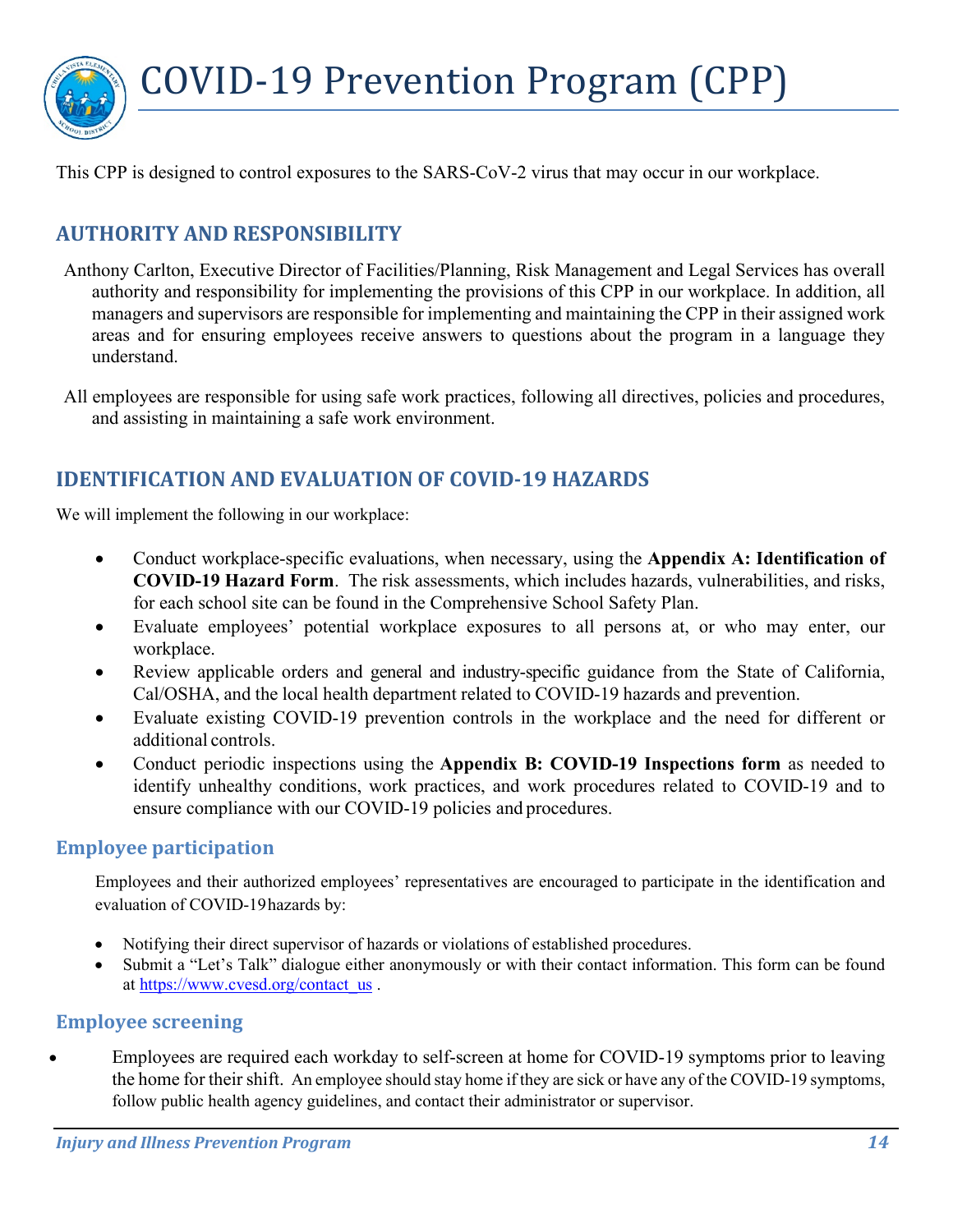# **CORRECTION OF COVID-19 HAZARDS**

Unsafe or unhealthy work conditions, practices or procedures will be documented on the **Appendix B: COVID-19 Inspections Form**, and corrected in a timely manner based on the severity of the hazards, as follows:

- Analyze the severity of the hazard and determine appropriate steps up to and including stopping operations at a particular site(s).
- Assign individuals to correct hazards identified and determine the amount of resources and timing necessary to complete the task.

# **CONTROL OF COVID-19 HAZARDS**

#### **Physical Distancing**

Employees are encouraged to maintain three feet of physical distancing in our workplace by:

- Reducing the number of persons in an area at one time.
- Visual cues such as signs and floor markings to indicate where employees and others should be located or their direction and path of travel.
- Staggered arrival and departure areas as well as lunch and break times.

#### **Face Coverings**

We provide clean, undamaged face coverings and ensure they are properly worn by employees over the nose and mouth when indoors, including non-employees, and where required by orders from the California Department of Public Health (CDPH) or local health department.

The Chula Vista Elementary School District has purchased disposable cloth masks and reusable cloth masks for each site. In addition, face shields with drape and face shields without drape have been purchased and are available for employees. Employees who witness individuals (employees, volunteers, visitors, students, etc.) not wearing face coverings while students are on site shall immediately notify their site supervisor.

The following are exceptions to the use of face coverings in our workplace:

- When an employee is alone in a room.
- While eating and drinking at the workplace. It is recommended that employees maintain a physical distance from others when eating and drinking, especially when inside.
- Employees who cannot wear face coverings due to a medical or mental health condition or disability, or who are hearing-impaired or communicating with a hearing-impaired person. Alternatives will be considered on a case-by-case basis.
- Employees who are vaccinated and students are not present in the room.

#### **Engineering controls**

The District has optional measures for situations where it is difficult to maintain physical distance:

- Install solid partitions between workspaces that cannot be separated.
- Ensure appropriate face coverings are used by employees, students and visitors.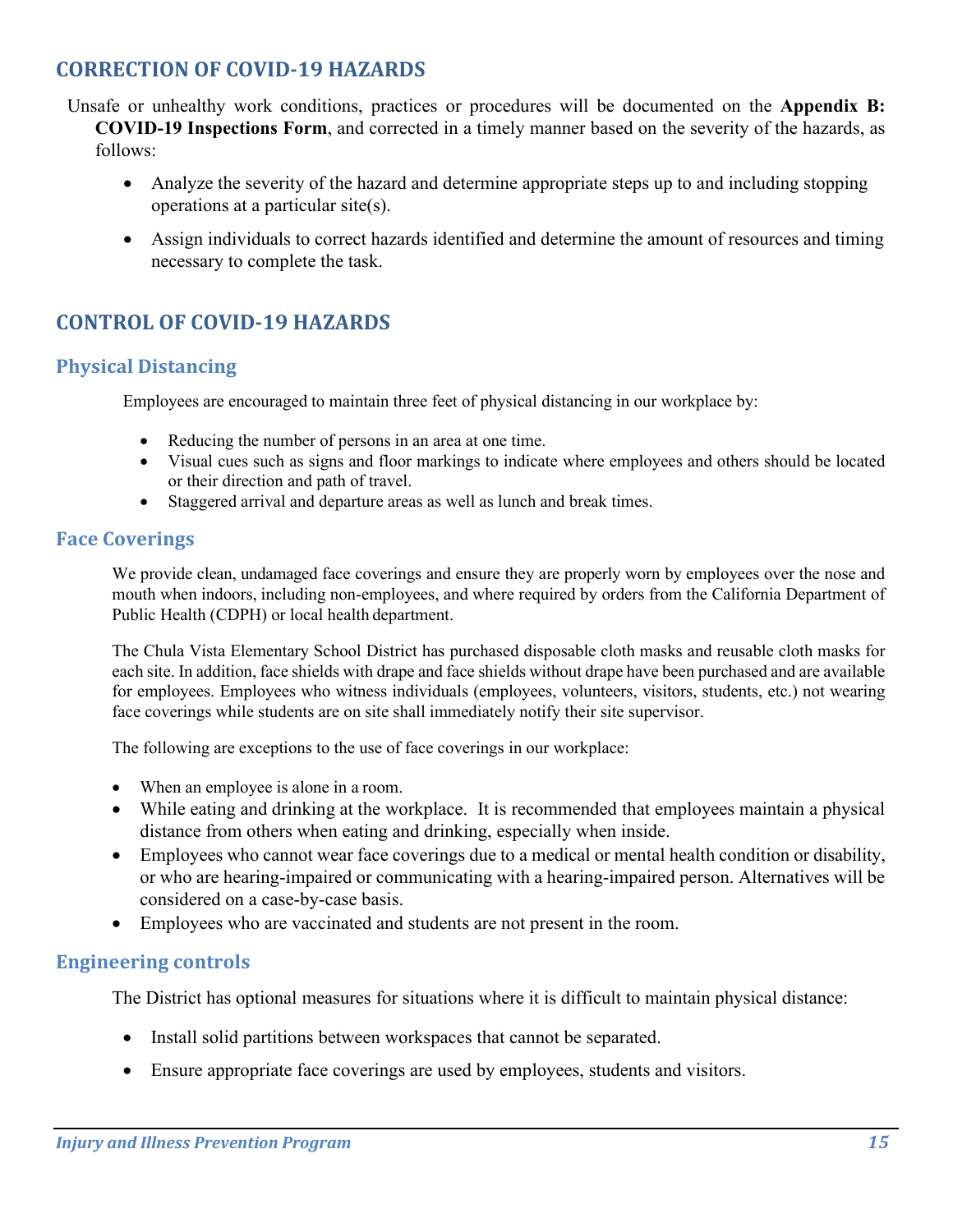We maximize, to the extent feasible, the quantity of outside air for our buildings with mechanical or natural ventilation systems by:

- When possible based on system design and specifications the District will:
	- o Increase outside air ratio into the Heating, Ventilation and Air Condition (HVAC) system
	- o Upgrade filters to MERV-13
- Utilizing HEPA Air Purifiers in classrooms, office space, shared use spaces.

#### **Cleaning and disinfecting**

The District recognizes that high traffic – high touch common areas in the workplace need, to the extent possible, cleaning and disinfecting to limit the spread of the COVID-19 virus.

District sites will ensure areas are cleaned on a regular schedule. Disinfecting will take place when a COVID-19 case has been identified. The spaces where the case spent a large portion of their time (e.g., classroom or office) will be disinfected.

The process of disinfecting includes providing disinfecting products, that are EPA approved for use against the virus that causes COVID-19 and following the manufacturer's instructions for all cleaning and disinfection products (e.g., safety requirements, PPE, concentration, contact time.)

Cleaning and Disinfecting – Confirmed COVID-19 Case

- 1. Temporarily close the general area where the infected individual worked until cleaning is completed.
- 2. If possible, open outside doors and windows and use ventilating fans to increase air circulation in the area. Wait 24 hours or as long as practical before cleaning and disinfecting the area.
- 3. Conduct deep cleaning of the entire general area where the infected individual worked and may have been, including breakrooms, restrooms and travel areas, with a cleaning agent approved for use by the EPA against the coronavirus.
- 4. District custodian cleaning the area should be equipped with the proper personal protective equipment for COVID-19 disinfection (disposable gown, gloves, eye protection, or mask, if required).

#### **Shared tools, equipment and personal protective equipment (PPE)**

PPE must not be shared, e.g., gloves, goggles and face shields.

It is also recommended that items employees come in regular physical contact with, such as phones, headsets, desks, keyboards, writing materials, instruments and tools not be shared, to the extent feasible. Cleaning and disinfecting supplies are available at each site for individuals who would like to clean or disinfect shared items.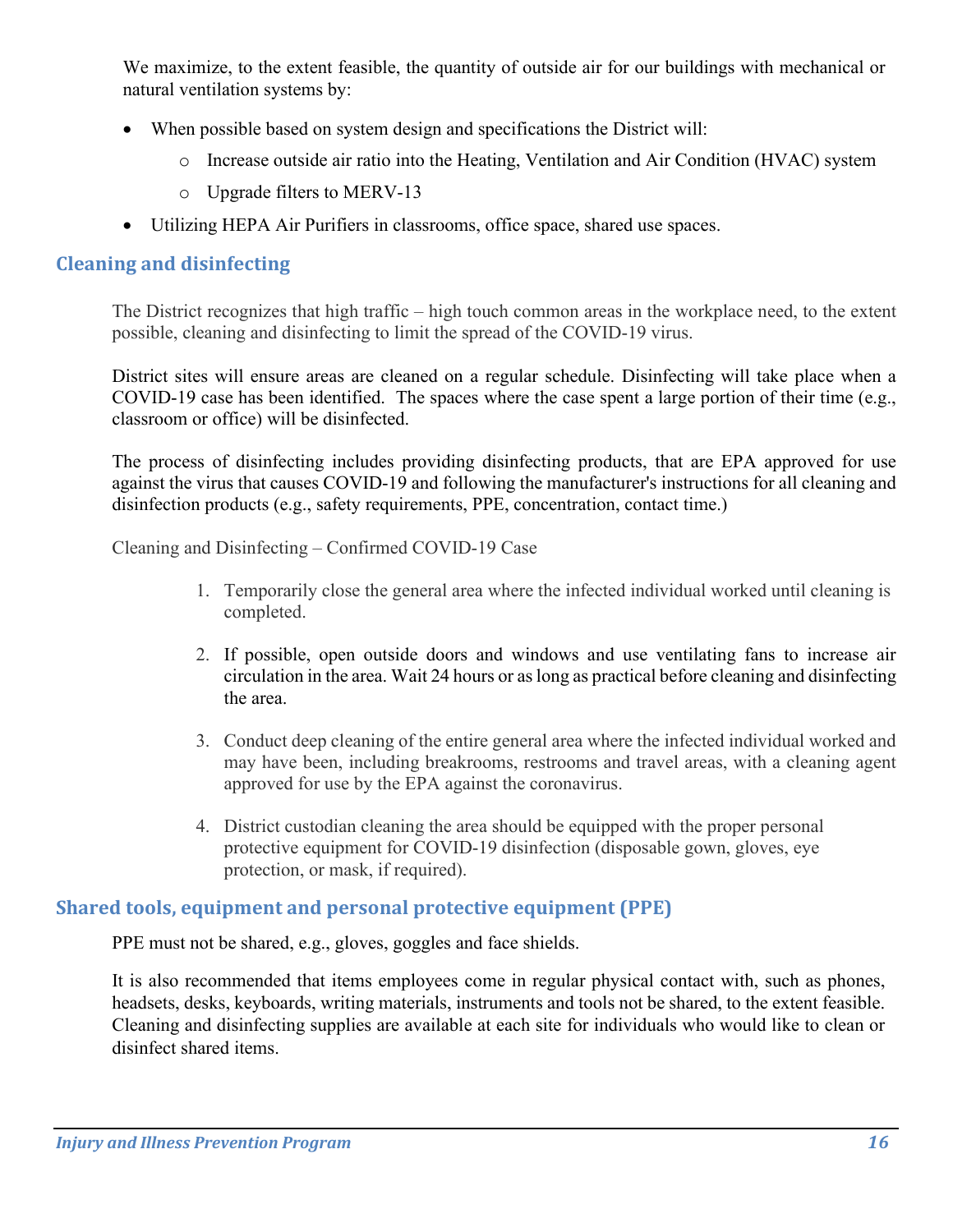## **Hand sanitizing**

In order to implement effective hand sanitizing procedures, the District will:

- Encourage employees to wash their hands for at least 20 seconds each time. (Preferred method of hand hygiene)
- Provide employees with an effective hand sanitizer, and prohibit hand sanitizers that contain methanol (i.e. methyl alcohol).

#### **Personal protective equipment (PPE) used to control employees' exposure to COVID-19**

The District evaluates the need for PPE (such as gloves, goggles, and face shields) as required by CCR Title 8, section 3380, and provide such PPE as needed.

While engineering and administrative controls are considered more effective in minimizing exposure to COVID-19, PPE may also be needed to prevent certain exposures. While correctly using PPE can help prevent some exposures, it should not take the place of other prevention strategies. Examples of PPE include: gloves, goggles, gowns, face shields, face masks, and respiratory protection, when appropriate. During an outbreak of an infectious disease, such as COVID-19, recommendations for PPE specific to occupations or job tasks may change depending on the updated risk assessments for workers, and information on PPE effectiveness in preventing the spread of COVID-19.

#### **Investigating and Responding to COVID-19 Cases**

Employees who had potential COVID-19 exposure in our workplace will be:

- 1. Notified if there was a COVID-19 positive individual onsite and provided one of two possible notifications (while maintaining the confidentiality of the individual):
	- a. Close Contact Notification This correspondence will be provided to employees who have been identified as a close contact. In addition, the employee will be notified of their requirements to quarantine and provided a link to local COVID-19 testing locations.
	- b. Non-Close Contact Notification Employees who were onsite when an individual was infectious with COVID-19 but did not have close contact as defined by CDC guidelines will receive notification.
- 2. Reminded of precautions to help reduce exposure including physical distancing, face coverings, washing/sanitizing hands and remaining home when sick or exhibiting any symptoms associated with COVID-19.

Employees who test positive for COVID-19 will be:

- 1. Notified to isolate in accordance with local public health orders and CDC guidelines.
- 2. Contacted to determine any individuals who they may have had close contact with during their infectious period. The infectious period begins two days prior to symptoms beginning. For asymptomatic cases, the infections period is two days prior to the COVID-19 test collection.
- 3. Provided information regarding leaves including those provided under state and federal law.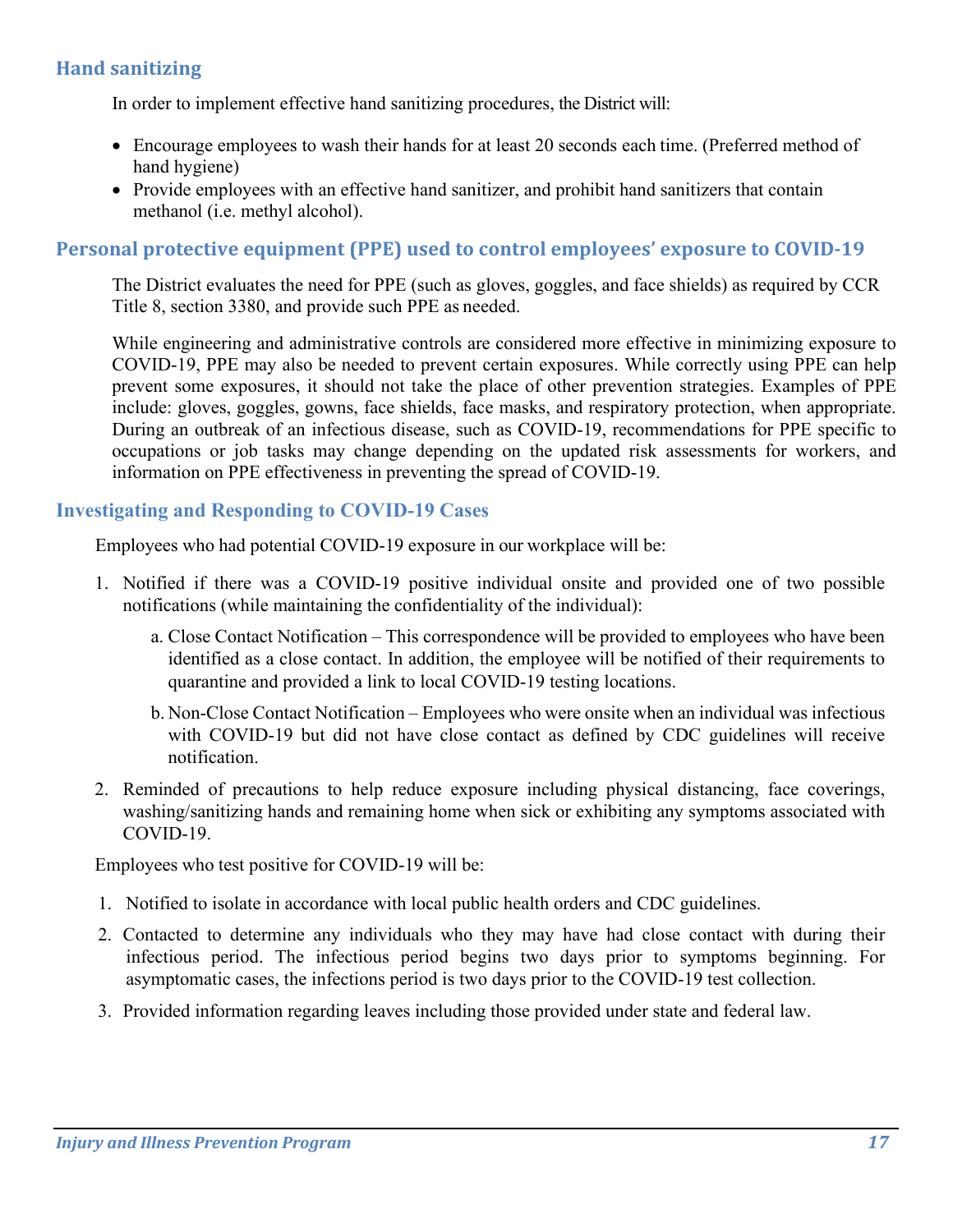# **SYSTEM FOR COMMUNICATING**

Communication between employees and the Chula Vista Elementary School District on matters relating to COVID-19 mitigation and response is an important aspect to ensure employee safety while in the workplace. Therefore, the District has a communication system through the Executive Director of Facilities/Planning, Risk Management and Legal Services and the Emergency Preparedness and Security Manager that is intended to accomplish clear and concise exchange of information for administrators and supervisors.

- All District employees are encouraged to report to their immediate administrator or supervisor concerns regarding COVID-19 mitigation practices or possible COVID-19 exposure in the workplace. Employees may also submit concerns through the "Let's Talk" communication platform.
- Employees can report symptoms and hazards without fear of reprisal.
- Administrators and supervisors who, after assessing the report, determine that additional guidance or assistance is required shall contact the Executive Director of Facilities/Planning, Risk Management and Legal Services or Emergency Preparedness and Security Manager who will triage the report and notify essential District personnel for an appropriate response.

#### **Executive Director of Facilities/Planning, Risk Management and Legal Services (619) 425-9600, Ext. 1352 Emergency Preparedness and Security Manager (619) 425-9600, Ext. 1327**

- Employees with medical or other conditions that put them at increased risk of severe COVID-19 illness can contact the Human Resources Department at 619-425-9600, Ext. 1340 to discuss possible accommodations.
- Testing is not required, however, employees can access COVID-19 testing through one of the following resources:
	- o Listing of San Diego County HHSA Testing Locations
	- o Testing at schools throughout the district, based on school site testing schedule.
	- o Option to contact medical provider and request a test
- In the event we are required to provide testing because of a workplace exposure or outbreak, employees will be provided the opportunity to either 1) test at a district location or 2) test at a county location or with medical provider during work hours. The district will communicate the plan for providing testing if at district site and inform affected employees of the reason for the testing and the possible consequences of a positive test (including the need to isolate in accordance with public health orders).
- Information about COVID-19 hazards employees (including other employers and individuals in contact with our workplace) may be exposed to, what is being done to control those hazards, and our COVID-19 policies and procedures.

#### **TRAINING AND INSTRUCTION**

We will provide effective training and instruction that includes:

- Our COVID-19 policies and procedures to protect employees from COVID-19 hazards.
- Information regarding COVID-19-related benefits to which the employee may be entitled under applicable federal, state, or local laws.
- The fact that: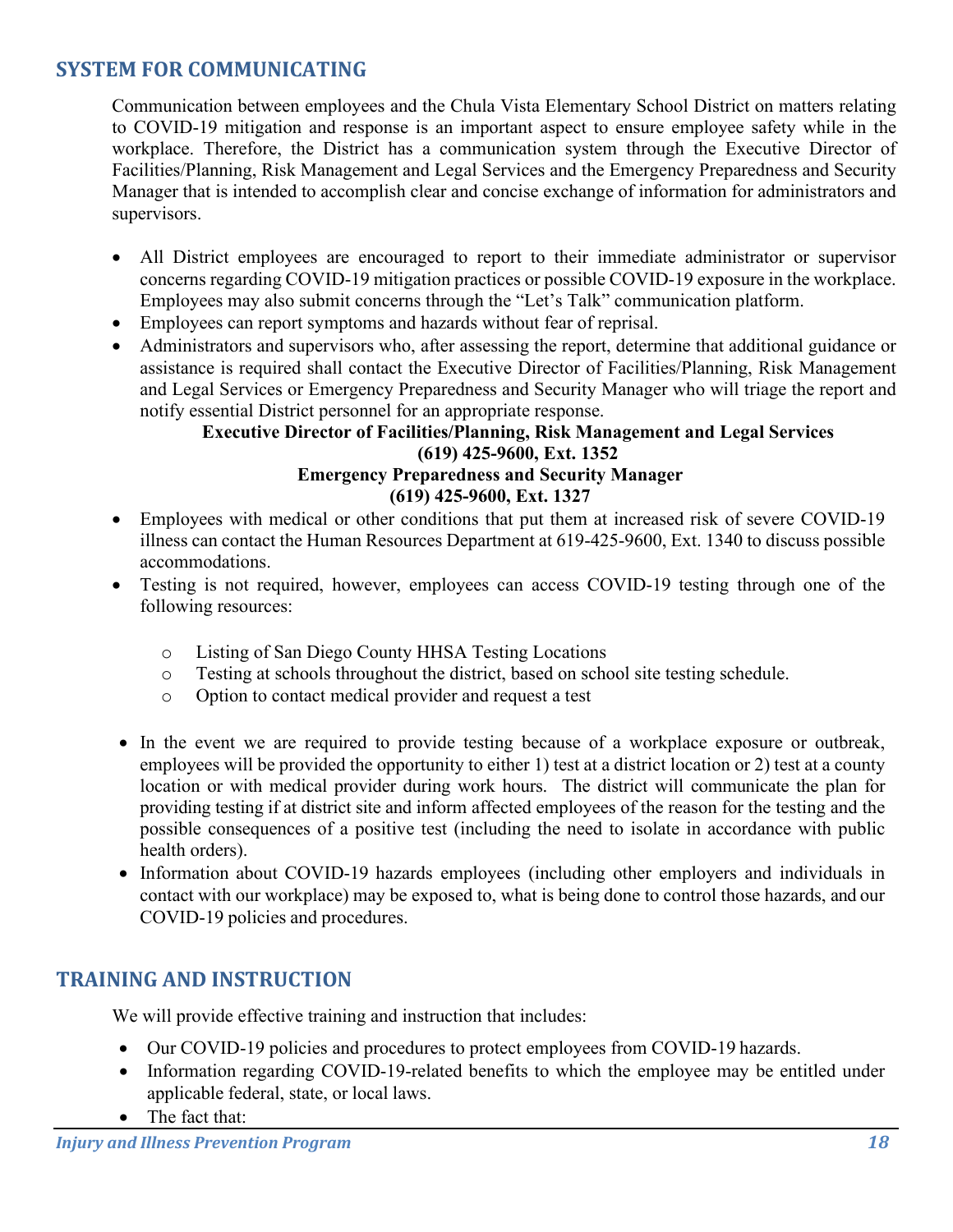- o COVID-19 is an infectious disease that can be spread through the air.
- o COVID-19 may be transmitted when a person touches a contaminated object and then touches their eyes, nose, or mouth.
- o An infectious person may have no symptoms.
- Methods of physical distancing and the importance of combining physical distancing with the wearing of facecoverings.
- The fact that particles containing the virus can travel more than six feet, especially indoors, so physical distancing must be combined with other controls, including face coverings and hand hygiene, to be effective.
- The importance of frequent hand washing with soap and water for at least 20 seconds and using hand sanitizer when employees do not have immediate access to a sink or hand washing facility, and that hand sanitizer does not work if the hands are soiled.
- Proper use of face coverings and the fact that face coverings are not respiratory protective equipment - face coverings are intended to primarily protect other individuals from the wearer of the face covering.
- COVID-19 symptoms, and the importance of obtaining a COVID-19 test and not coming to work if the employee has COVID-19 symptoms.
- Provide information regarding public health orders and regarding isolating and quarantining when contracting COVID-19 or being exposed to an individual with COVID-19.

**The District will maintain appropriate training records through our learning management system. We utilize the [www.jpalearninglibrary.com](http://www.jpalearninglibrary.com/) website to train our employees and monitor completion of training courses.**

# **EXCLUSION OF COVID-19 CASES**

Where we have a COVID-19 case in our workplace, we will limit transmission by:

- Ensuring that COVID-19 cases are excluded from the workplace until our return-to-work requirements are met.
- Excluding employees with COVID-19 exposure from the workplace for 10-14 days after the last known COVID-19 exposure to a COVID-19 case (in accordance with local Public Health Orders, the quarantine may be reduced to 10 days in certain circumstances.).
- Continuing and maintaining an employee's earnings, seniority, and all other employee rights and benefits whenever we've demonstrated that the COVID-19 exposure is work related. This will be accomplished by notifying employees of their rights and benefits including:
	- o Paid Sick Leave in accordance with Collective Bargaining Agreements or Board Policy.
	- o Provide employees access to additional leaves provided under State or Federal law.
	- o In accordance with collective bargaining agreements, we shall follow all procedures in maintaining employees' seniority, salary and benefits.
- Providing employees at the time of exclusion with information on available benefits.

### **REPORTING, RECORDKEEPING, AND ACCESS**

The Chula Vista Elementary School District will maintain records in compliance with applicable regulations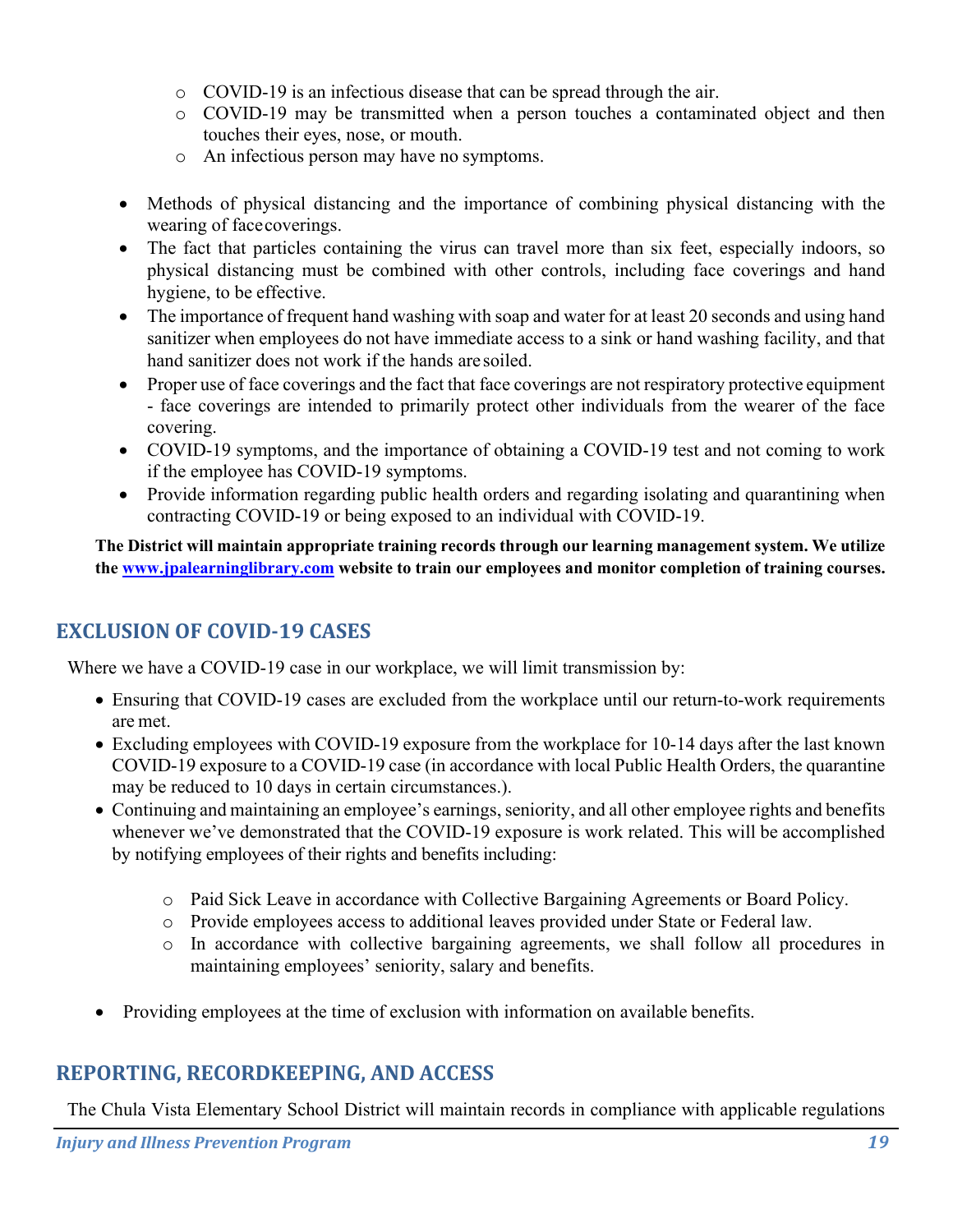and maintain and provide access utilizing the following methods:

- Report information about COVID-19 cases at our workplace to the local health department whenever required by law, and provide any related information requested by the local health department.
- Report immediately to Cal/OSHA any COVID-19-related serious illnesses or death, as defined under CCR Title 8 section 330(h), of an employee occurring in our place of employment or in connection with any employment.
- Maintain records of the steps taken to implement our written COVID-19 Prevention Program in accordance with CCR Title 8 section3203(b).
- Make our written COVID-19 Prevention Program available at the workplace to employees, authorized employee representatives, and to representatives of Cal/OSHA immediately upon request.
- Use the **COVID-19 Case Tracker** form to keep a record of and track all COVID-19 cases. The information will be made available to employees, authorized employee representatives, or as otherwise required by law, with personal identifying information removed.

# **RETURN-TO-WORK CRITERIA**

- COVID-19 cases with COVID-19 symptoms will not return to work until all the following have occurred:
	- o At least 24 hours have passed since a fever of 100.4 or higher has resolved without the use of feverreducing medications.
	- o COVID-19 symptoms have improved.
	- o At least 10 days have passed since COVID-19 symptoms first appeared.
- COVID-19 cases who tested positive but never developed COVID-19 symptoms will not return to work until a minimum of 10 days have passed since the date of specimen collection of their first positive COVID-19 test.
	- o A negative COVID-19 test will not be required for an employee to return towork, if they originally tested positive for the virus.
- If an order to isolate or quarantine an employee is issued by a local or state health official, the employee will not return to work until the period of isolation or quarantine is completed or the order is lifted. If no period was specified, then the period will be 10 days from the time the order to isolate was effective, or 10-14 days from the time the order to quarantine was effective (in accordance with local Public Health Orders, the quarantine may be reduced to 10 days in certain circumstances).

# **Multiple COVID-19 Infections and COVID-19 Outbreaks**

*This section of CPP is in effect if a district site experiences three (3) COVID cases within a 14 day period, until there are no new COVID-19 cases detected at the site for a 14-day period.*

# **COVID-19 testing**

- We will provide COVID-19 testing to all employees in or near our exposed workplace. COVID-19 testing will be provided at no cost to employees during employees' working hours at a district location or through the county testing sites. Employees are also encouraged to use other testing locations as needed or desired, including county locations and healthcare provider locations.
- COVID-19 testing consists of the following: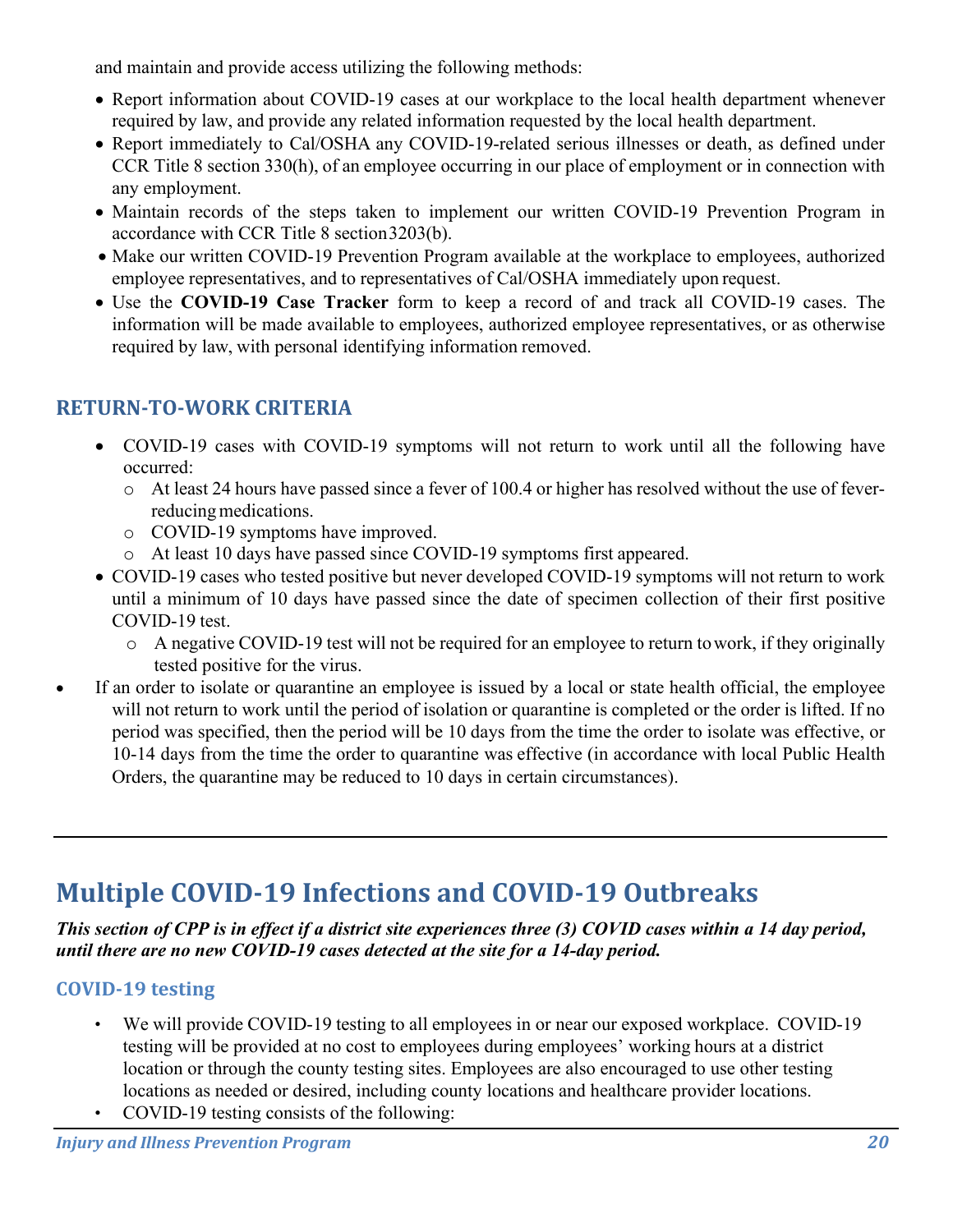- All employees in our exposed workplace will be encouraged to be tested as soon as possible and then tested again one week later. Negative COVID-19 test results of employees with COVID-19 exposure will not impact the duration of any quarantine period required by, or orders issued by, the local health department.
- After the first two COVID-19 tests, we will continue to provide COVID-19 testing of employees who remain at the workplace at least once per week, or more frequently if recommended by the local health department, until there are no new COVID-19 cases detected in our workplace for a 14-day period.
- We will provide additional testing when deemed necessary by Cal/OSHA.

#### **Exclusion of COVID-19 cases**

We will ensure COVID-19 cases and employees who had COVID-19 exposure are excluded from the workplace in accordance with our CPP **Exclusion of COVID-19 Cases** and **Return to Work Criteria**  requirements, and local health officer orders if applicable.

#### **Investigation of workplace COVID-19 illness**

We will immediately investigate and determine possible workplace-related factors that contributed to the COVID-19 outbreak in accordance with our CPP **Investigating and Responding to COVID-19 Cases**.

#### **COVID-19 investigation, review and hazard correction**

In addition to our CPP **Identification and Evaluation of COVID-19 Hazards** and **Correction of COVID-19 Hazards**, we will immediately perform a review of potentially relevant COVID-19 policies, procedures, and controls and implement changes as needed to prevent further spread of COVID-19.

The investigation and review will be documented and include:

- Investigation of new or unabated COVID-19 hazards including:
	- Our leave policies and practices and whether employees are discouraged from remaining home when sick.
	- Our COVID-19 testing policies.
	- Insufficient outdoor air.
	- Insufficient air filtration.
	- Lack of physical distancing.
- Updating the review:
	- Every thirty days that the outbreak continues.
	- In response to new information or to new or previously unrecognized COVID-19 hazards.
	- When otherwise necessary.
- Implementing changes to reduce the transmission of COVID-19 based on the investigation and review. We will consider:
	- Moving indoor tasks outdoors or having them performed remotely.
	- Increasing outdoor air supply when work is done indoors.
	- Improving air filtration.
	- Increasing physical distancing as much as possible.
	- Respiratory protection.
	- Increase communication regarding policies and procedures.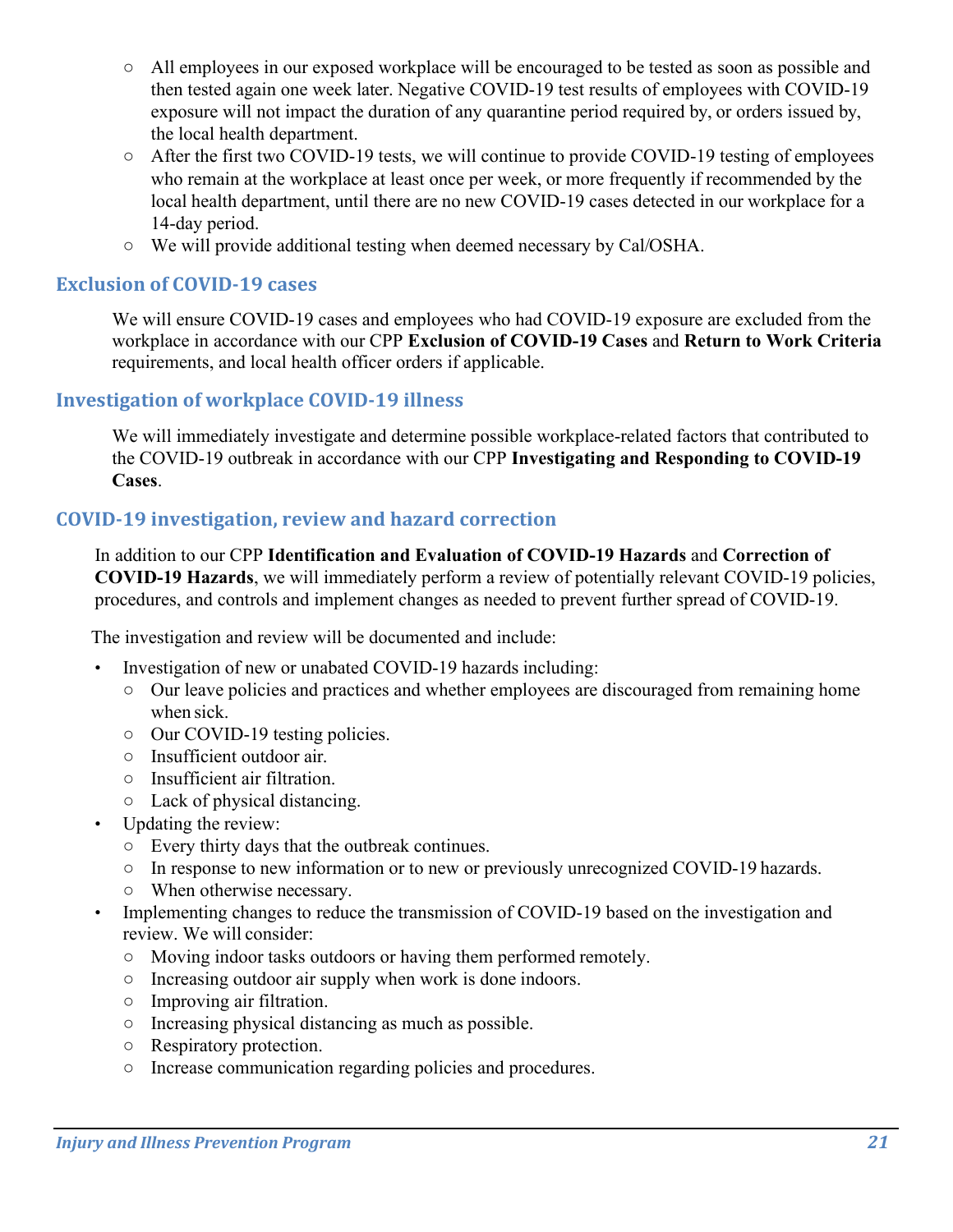#### **Notifications to the local health department**

- Immediately, but no longer than 48 hours after learning of three or more COVID-19 cases in our workplace, we will contact the local health department for guidance on preventing the further spread of COVID-19 within the workplace.
- We will provide to the local health department the total number of COVID-19 cases and for each COVID-19 case, the name, contact information, occupation, workplace location, business address, the hospitalization and/or fatality status, and North American Industry Classification System code of the workplace of the COVID-19 case, and any other information requested by the local health department. We will continue to give notice to the local health department of any subsequent COVID-19 cases at our workplace.

# **Major COVID-19 Outbreaks**

#### *This section of CPP will be in effect if there are 20 or more COVID-19 cases within a 30-day period at one district site until there are no new COVID-19 cases detected in our workplace for a 14-day period.*

#### **COVID-19 testing**

We will provide twice a week COVID-19 testing, or more frequently if recommended by the local health department, to all employees present at our exposed workplace during the relevant 30-day period(s) and who remain at the workplace. COVID-19 testing will be provided at no cost to employees during employees' working hours.

#### **Exclusion of COVID-19 cases**

We will ensure COVID-19 cases and employees with COVID-19 exposure are excluded from the workplace in accordance with our CPP **Exclusion of COVID-19 Cases** and **Return to Work Criteria,**  and any relevant local health department orders.

#### **Investigation of workplace COVID-19 illnesses**

We will comply with the requirements of our CPP **Investigating and Responding to COVID-19 Cases**.

#### **COVID-19 hazard correction**

In addition to the requirements of our CPP **Correction of COVID-19 Hazards**, we will take the following actions:

- In buildings or structures with mechanical ventilation, we will filter recirculated air with Minimum Efficiency Reporting Value (MERV) 13 or higher efficiency filters if compatible with the ventilation system. If MERV-13 or higher filters are not compatible with the ventilation system, we will use filters with the highest compatible filtering efficiency. We will also evaluate whether portable or mounted High Efficiency Particulate Air (HEPA) filtration units, or other air cleaning systems would reduce the risk of transmission and implement their use to the degree feasible.
- We will determine the need for a respiratory protection program or changes to an existing respiratory protection program under CCR Title 8 section 5144 to address COVID-19 hazards.
- We will evaluate whether to halt some or all operations at our workplace until COVID-19 hazards have beencorrected.
- Implement any other control measures deemed necessary by Cal/OSHA.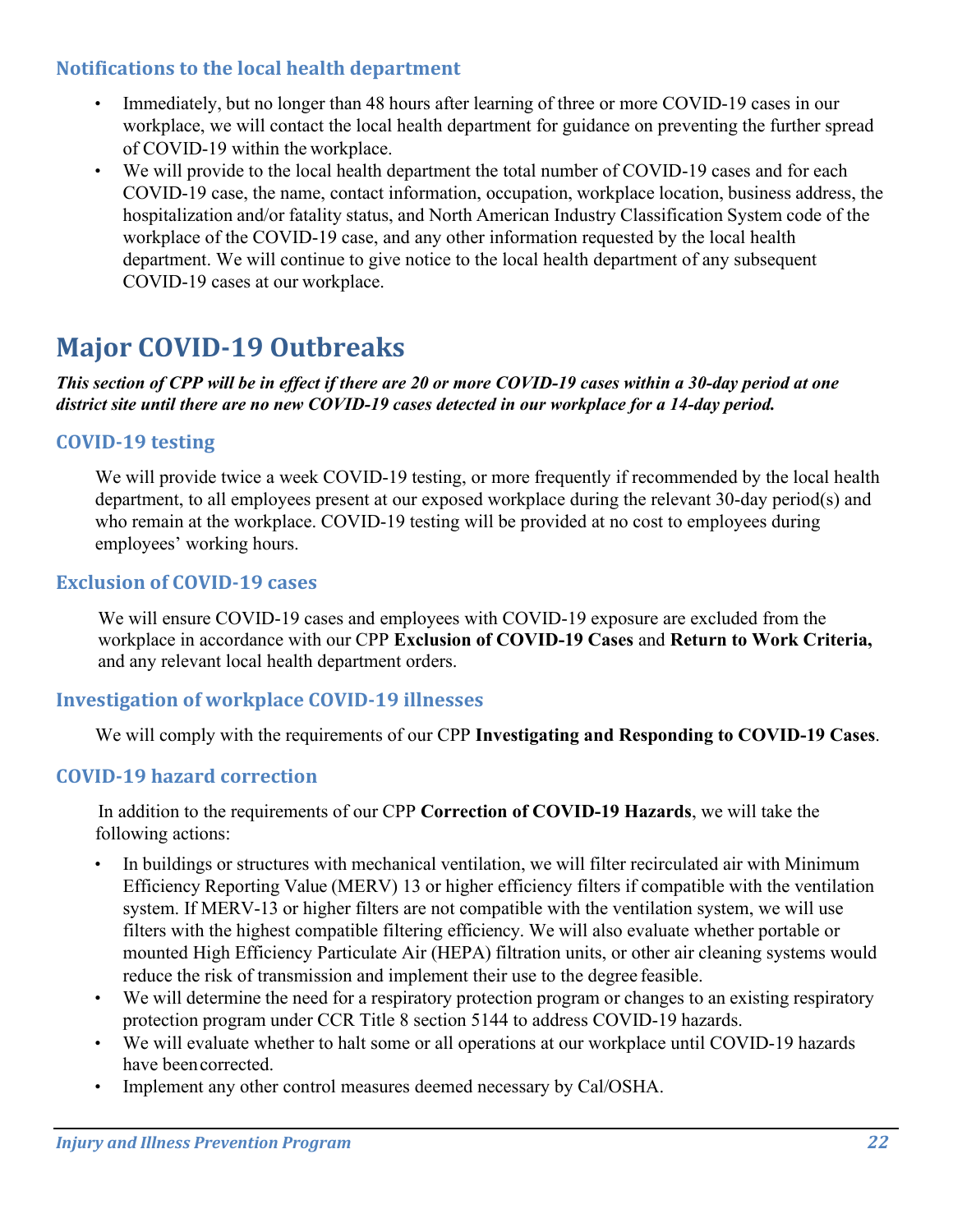## **Notifications to the local health department**

We will comply with the requirements of our **Multiple COVID-19 Infections** and **COVID-19 Outbreaks-Notifications to the Local Health Department.**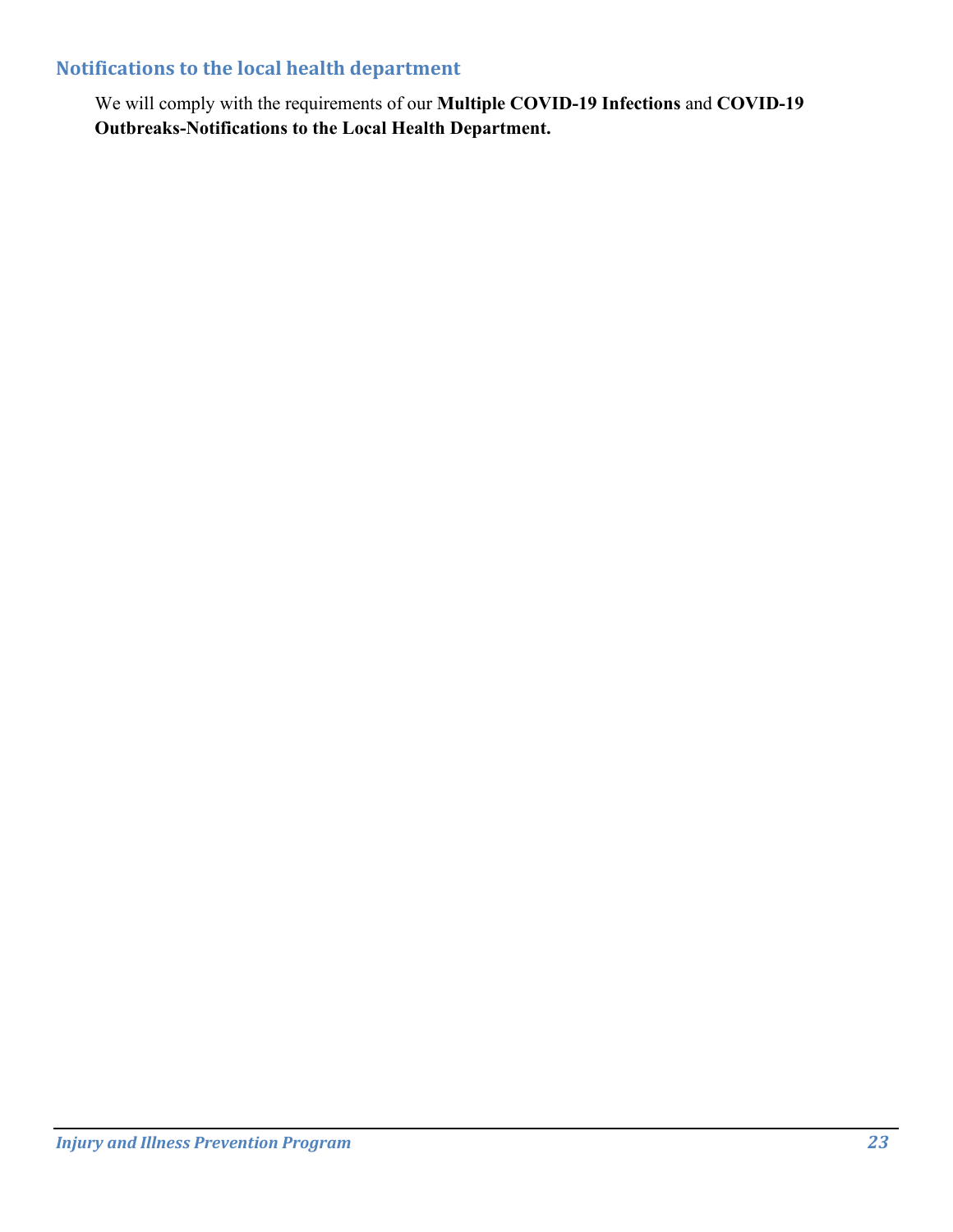# **Appendix A: Identification of COVID-19 Hazards**

All persons, regardless of symptoms or negative COVID-19 test results, will be considered potentially infectious. Particular attention will be paid to areas where people may congregate or come in contact with one another, regardless of whether employees are performing an assigned work task or not. For example: meetings, entrances, bathrooms, hallways, aisles, walkways, elevators, break or eating areas, cool-down areas, and waiting areas.

Evaluation of potential workplace exposure will be to all persons at the workplace or who may enter the workplace, including coworkers, employees of other entities, members of the public, customers or clients, and independent contractors. We will consider how employees and other persons enter, leave, and travel through the workplace, in addition to addressing fixed work locations.

#### **Person conducting evaluation:**  $\blacksquare$

#### **Name(s) of employee and authorized employee representative that participated**:

| <b>Hazard Assessment Site</b> | <b>Assessor name</b> | <b>Assessment date</b> | <b>Review date</b> |
|-------------------------------|----------------------|------------------------|--------------------|
|                               |                      |                        |                    |

 $\mathcal{L}_\mathcal{L} = \{ \mathcal{L}_\mathcal{L} = \{ \mathcal{L}_\mathcal{L} = \{ \mathcal{L}_\mathcal{L} = \{ \mathcal{L}_\mathcal{L} = \{ \mathcal{L}_\mathcal{L} = \{ \mathcal{L}_\mathcal{L} = \{ \mathcal{L}_\mathcal{L} = \{ \mathcal{L}_\mathcal{L} = \{ \mathcal{L}_\mathcal{L} = \{ \mathcal{L}_\mathcal{L} = \{ \mathcal{L}_\mathcal{L} = \{ \mathcal{L}_\mathcal{L} = \{ \mathcal{L}_\mathcal{L} = \{ \mathcal{L}_\mathcal{$ 

| $\overline{Ref}$ | Tasks, Issue, Hazards | <b>Responsible Party</b> | <b>Safety Measures</b> |
|------------------|-----------------------|--------------------------|------------------------|
| (a)              |                       |                          |                        |
| (b)              |                       |                          |                        |
| (c)              |                       |                          |                        |
| (d)              |                       |                          |                        |
| (e)              |                       |                          |                        |
| (f)              |                       |                          |                        |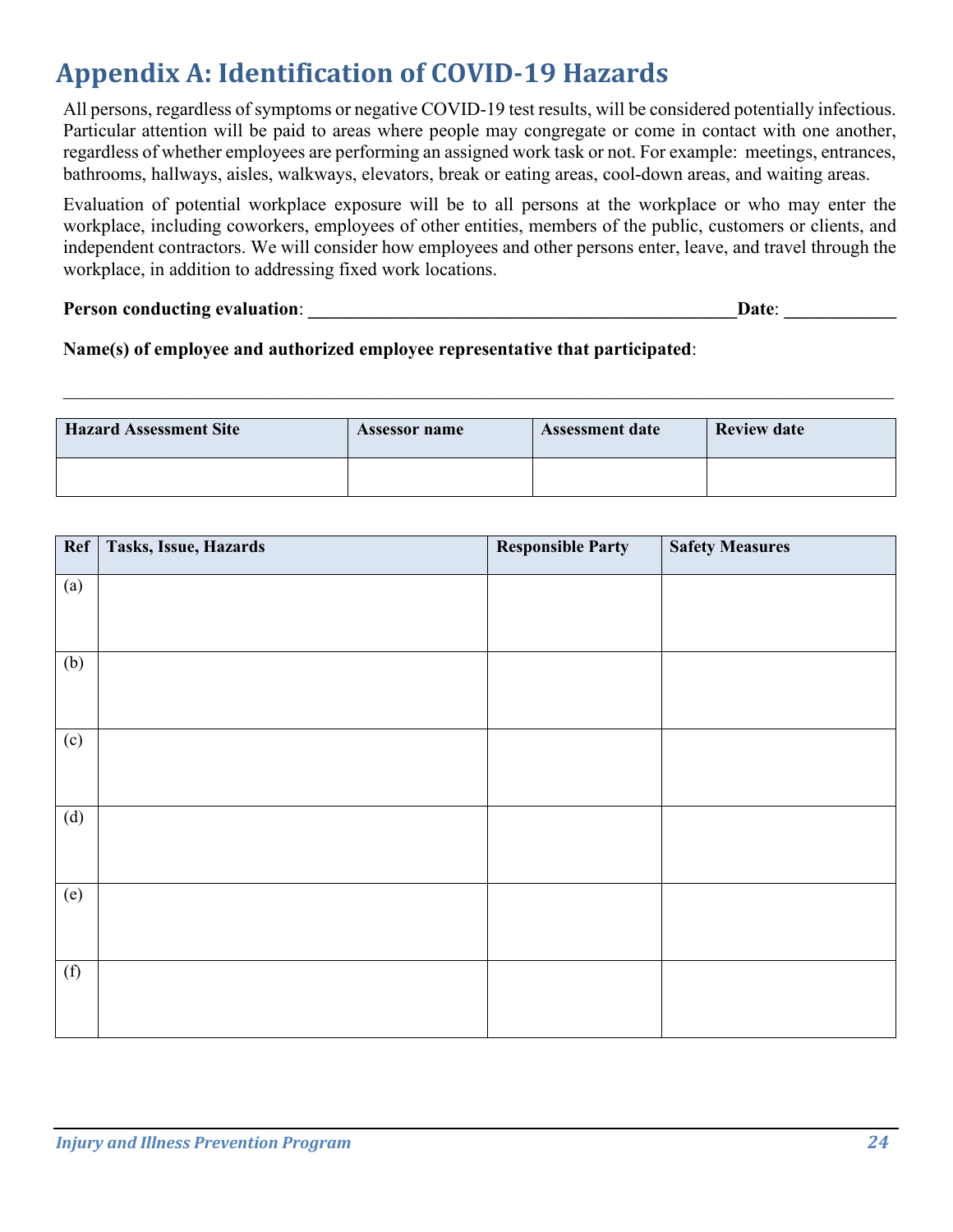# **Appendix B: COVID-19 Inspections**

**Person conducting inspection**: **\_\_\_\_\_\_\_\_\_\_\_\_\_\_\_\_\_\_\_\_\_\_\_\_\_\_\_\_\_\_\_\_\_\_\_\_\_\_\_\_\_\_Date: \_\_\_\_\_\_\_\_\_\_\_\_\_\_\_**

**Work location evaluated**: **\_\_\_\_\_\_\_\_\_\_\_\_\_\_\_\_\_\_\_\_\_\_\_\_\_\_\_\_\_\_\_\_\_\_\_\_\_\_\_\_\_\_\_\_\_\_\_\_\_\_\_\_\_\_\_\_\_\_\_\_\_\_\_\_\_\_**

| <b>Exposure Controls</b>                                                                       | <b>Status</b> | <b>Person Assigned to</b><br>Correct | <b>Date</b><br>Corrected |
|------------------------------------------------------------------------------------------------|---------------|--------------------------------------|--------------------------|
| <b>Engineering</b>                                                                             |               |                                      |                          |
| Barriers/partitions                                                                            |               |                                      |                          |
| Ventilation                                                                                    |               |                                      |                          |
| Additional room air filtration                                                                 |               |                                      |                          |
| <b>Administrative</b>                                                                          |               |                                      |                          |
| Physical distancing                                                                            |               |                                      |                          |
| Surface cleaning and disinfection<br>(frequently enough and adequate supplies)                 |               |                                      |                          |
| Hand washing facilities (adequate numbers and supplies)                                        |               |                                      |                          |
| Disinfecting and hand sanitizing solutions being<br>used according to manufacture instructions |               |                                      |                          |
| Shared Use rooms utilizing appropriate safeguards<br>(bathroom, lounge, etc.)                  |               |                                      |                          |
| PPE (not shared, available and being worn)                                                     |               |                                      |                          |
| Face coverings (cleaned sufficiently often)                                                    |               |                                      |                          |
| Gloves                                                                                         |               |                                      |                          |
| <b>Face Shields</b>                                                                            |               |                                      |                          |
| Other:                                                                                         |               |                                      |                          |

| <b>Results of the evaluation of the</b> |  |
|-----------------------------------------|--|
| COVID-19 case and all locations at      |  |
| the workplace that may have been        |  |
| visited by the COVID-19 case during     |  |
| the high-risk exposure period, and      |  |
| who may have been exposed (attach       |  |
| additional information):                |  |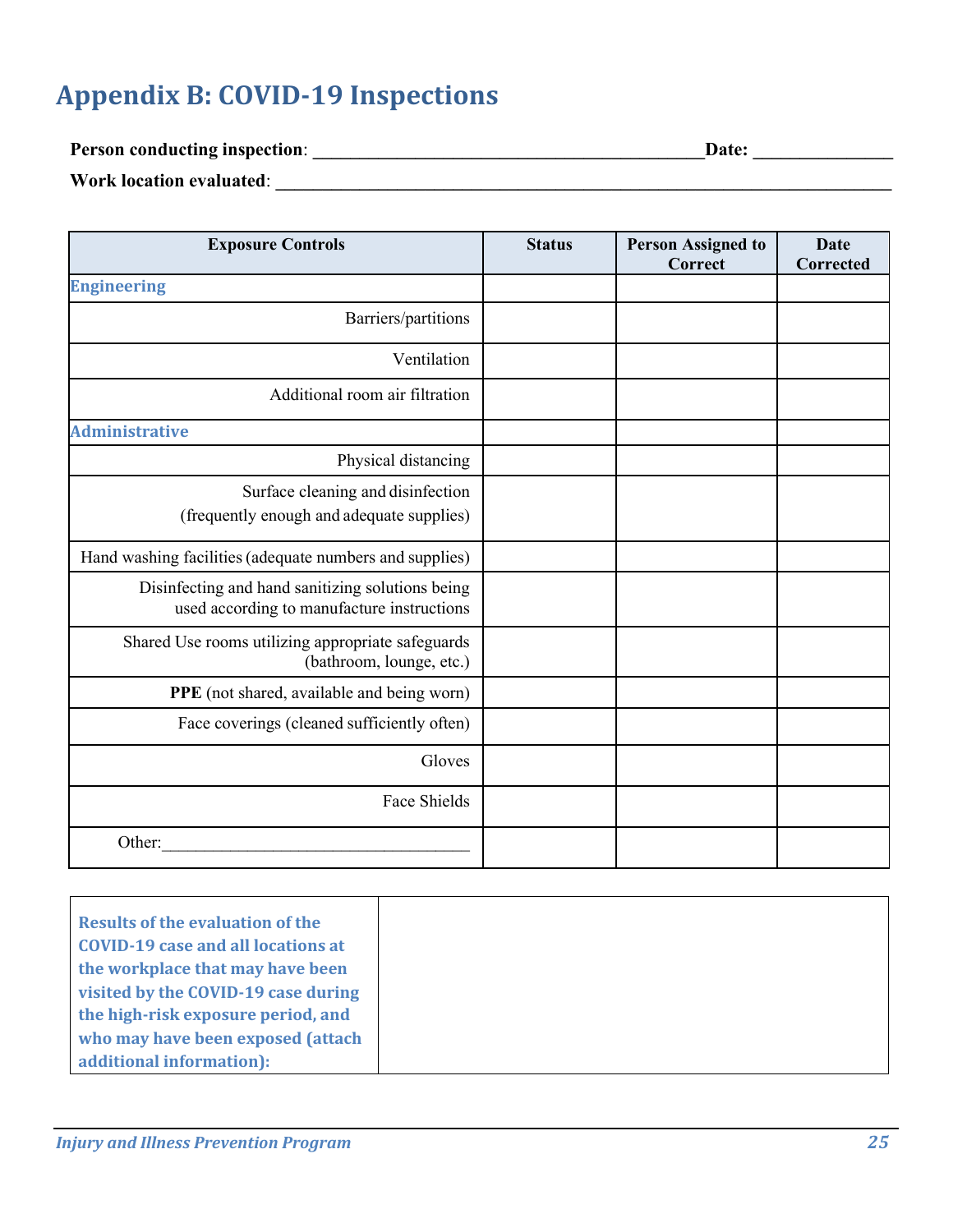# **RECORD OF REVISION**

The following revisions have been approved by the Office of Risk Management and Office of Emergency Preparedness and Security in concert with all appropriate stakeholders:

| <b>Section and</b><br><b>Summary of Changes</b>                                                                                                                        | Date of<br><b>Revision</b> | <b>Revision</b><br><b>Number</b> | <b>Revision Made By</b> |
|------------------------------------------------------------------------------------------------------------------------------------------------------------------------|----------------------------|----------------------------------|-------------------------|
| Added IIPP COVID-19 Addendum and COVID Prevention<br>Program                                                                                                           | 1/1/2021                   | 1                                | Anthony Carlton         |
| Added "Multiple COVID-19 Infections and COVID-19<br>Outbreaks" and "Major COVID-19 Outbreaks" sections.                                                                | 2/20/2021                  | 2                                | Sherry Colgan Stone     |
| Added language regarding bi-weekly testing cadence during<br>red tier. Updated new supervisors. Updated format style of<br>IIPP to match other safety/emergency plans. | 3/8/2021                   | 3                                | Sherry Colgan Stone     |
| Updated new supervisor (Feaster)                                                                                                                                       | 3/19/2021                  | 4                                | Sherry Colgan Stone     |
| Updated CPP regarding masks, physical distancing, hygiene<br>and cleaning and health screening per updated guidance from<br>CDPH. Updated new supervisor               | 7/13/2021                  | 5                                | Sherry Colgan Stone     |
|                                                                                                                                                                        |                            |                                  |                         |
|                                                                                                                                                                        |                            |                                  |                         |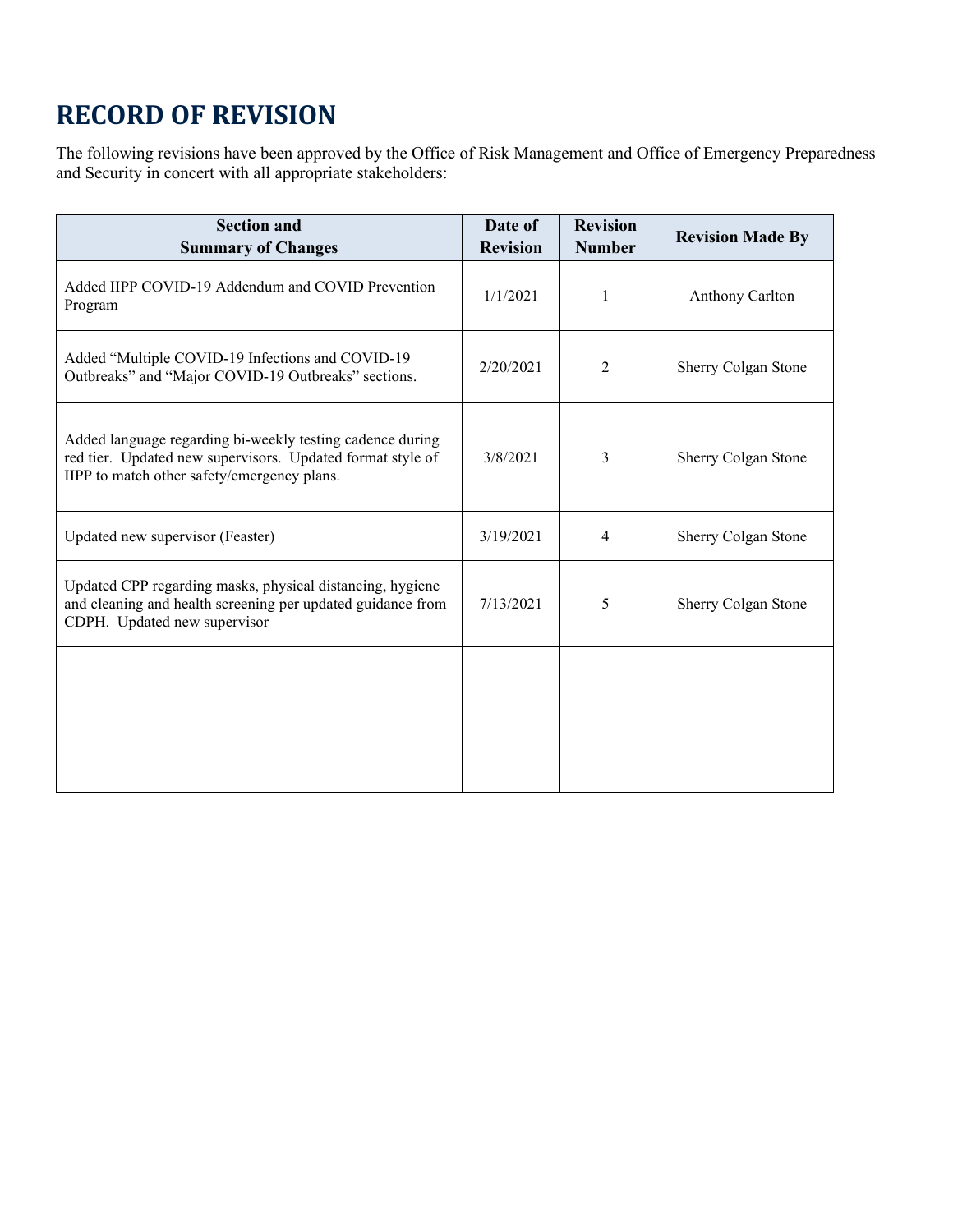#### **Chula Vista Elementary School District**

#### **COVID-19 Safety Plan**

#### Addendum #1

The COVID-19 Safety Plan addendum #1 has incorporated elements required by the Elementary and Secondary School Emergency Relief (ESSER III) Fund. This document has been incorporated with the COVID-19 Prevention Plan (CPP), School Safety Checklist and the ESSER III Re-Opening Safety template to create the Chula Vista Elementary School District's COVID-19 Safety Plan.

1. The LEA will maintain the health and safety of students, educators, and other school and LEA staff, and the extent to which it has adopted policies, and a description of any such policies, on each of the CDC's safety recommendations, including: universal and correct wearing of masks; modifying facilities to allow for physical distancing; handwashing and respiratory etiquette; cleaning and maintaining healthy facilities, including improving ventilation; contact tracing in combination with isolation and quarantine, in collaboration with the State, local, territorial, or Tribal health departments; diagnostic and screening testing; efforts to provide vaccinations to school communities; appropriate accommodations for children with disabilities with respect to health and safety policies; and coordination with State and local health officials.

Describe how the LEA will maintain, or continue to maintain, health and safety policies and procedures. Include a description of any adopted policies and procedures regarding the CDC's safety recommendations (or available LEA website links to such policies). Include descriptions of appropriate accommodations adopted and coordination efforts conducted with outside State and local health officials. Please include or describe current public health conditions, applicable State and local rules and restrictions, and other contemporaneous information that informs your decision-making process.

The Chula Vista Elementary School District has diligently worked with local public health officials from the San Diego County Health and Human Services Agency (HHSA) to ensure compliance with current public health orders. In addition, the District utilizes guidance provided by the Centers for Disease Control and Prevention (CDC) as well as the California Department of Public Health (CDPH) to ensure our decision-making aligns with local educational agencies throughout the state and provides health and safety requirements that safeguard our students, staff and community.

The District has maintained a COVID-19 Prevention Plan in accordance with regulations provided by the California Occupational Health and Safety Administration (CALOSHA). In addition, the District has created a "Reopening Playbook for Parents" that ensures the most recent public health guidelines are provided to our parents/caregiviers. This playbook can be found on the District website a[t www.cvesd.org](http://www.cvesd.org/) .

Current health conditions in San Diego County have improved based on the guidance from the CDPH when it revised its restrictions on June 15, 2021. On July, 12, 2021 the CDPH in collaboration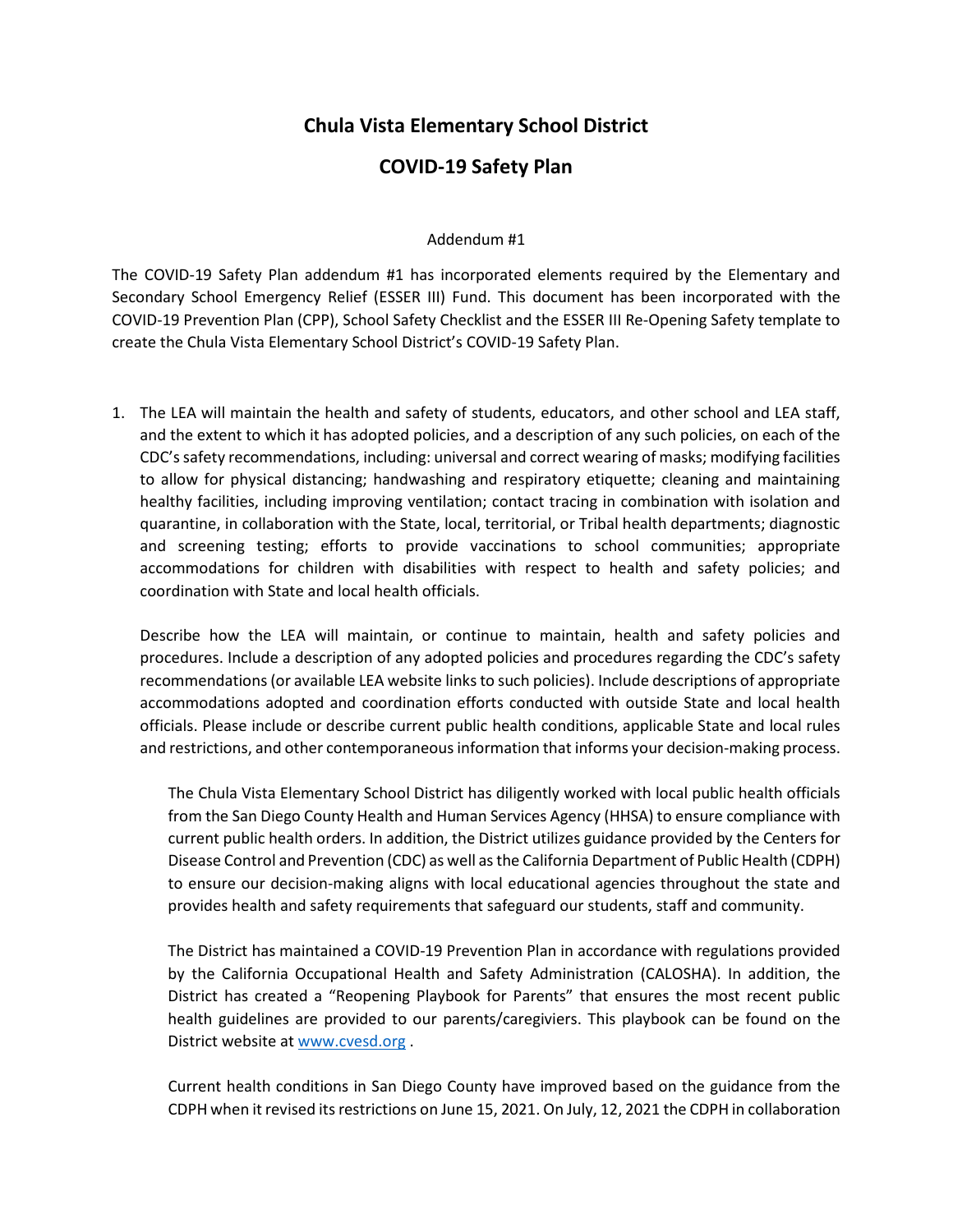from recent revision by the CDC has produced guidelines for the 2021-2022 school year. The District will monitor changes in the local health orders, community spread and additional resources to ensure we revise our procedures and guidance appropriately.

2. The LEA will ensure continuity of services, including but not limited to services to address students' academic needs and students' and staff social, emotional, mental health and other needs, which may include student health and food services. Describe how the LEA will ensure continuity of services in case isolation, quarantine, or future school closures are required, including how the LEA will meet the needs of students with disabilities and English learners.

The Chula Vista Elementary School District has added additional resources to provide social, emotional and mental health resources to our students by:

- Hiring additional counselors, social workers, and psychologists.
- Increasing our staff and resources related to Multi-Tiered Systems of Support (MTSS)
- Hiring Impact Teachers for each site to ensure homeless, foster, and English learners receive individualized instructional support in literacy and English language development.

Our District has also partnered with Mental Health of America to provided individual therapy for employees and support groups to assist our employees through the pandemic and events in their lives.

In accordance with State and Federal mandates, during the 2021 – 2022 school year food service will be provided to all students at no-cost to them or their families.

The California Department of Public Health (CDPH) has updated their guidance on July 12, 2021 and has provided additional guidance on quarantining and isolating. The District will follow State guidance in coordination with local public health orders. To ensure continuity of learning, the District will ensure students who must remain off campus are provided instruction utilizing tools available to the District including Microsoft Teams and independent study opportunities.

3. The LEA sought public comments in the development of its plan and took those comments into account in the development of its plan. Describe the LEA's policy or practice that provided the public with an opportunity to provide comments and feedback and the collection process. Describe how any feedback was incorporated into the development of the plan.

The Chula Vista Elementary School District has sought public input from relevant stakeholders through multiple forums including:

Consultation with Collective Bargaining Unit Representatives – District Leadership meets regularly with representatives from the Chula Vista Educators (CVE) and Chula Vista Classified Employees Organization (CVCEO) to dialogue input and concerns surrounding labor issues including working conditions during the COVID-19 pandemic.